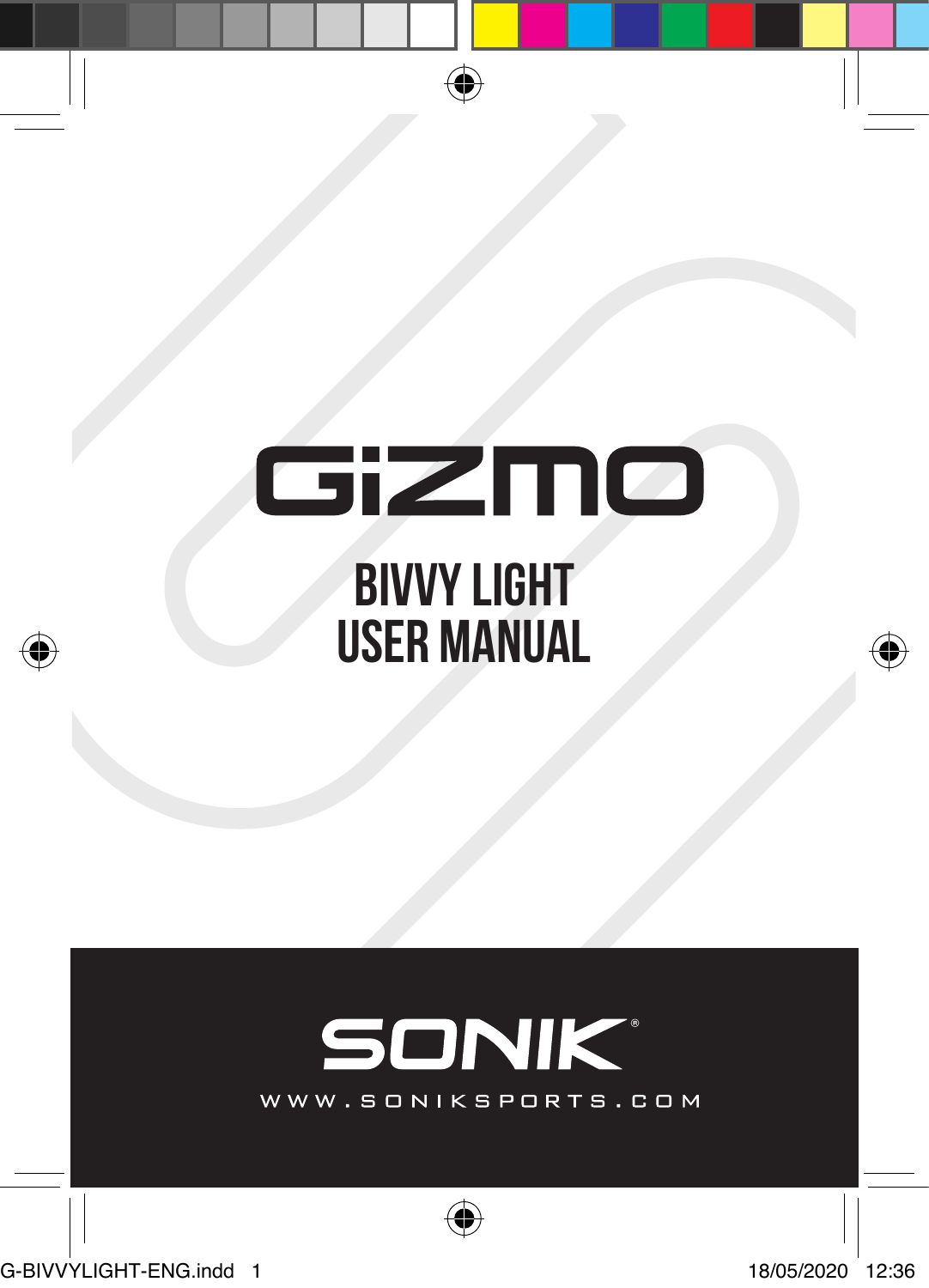

# GIZMO BIVVY LIGHT SPECIFICATION

- » Manual on/off mode or automatic illumination mode when alarm triggered
- » Six colour channels (Red, Green, Blue, Yellow, Purple, White)
- » 7 volume levels including silent
- » Supplied with magnetic or hook bivvy attachment
- » Brightness adjustment (4 levels)
- » Delay adjustment (6 modes)
- » Silent Low battery warning
- » Requires 3 x AAA Batteries



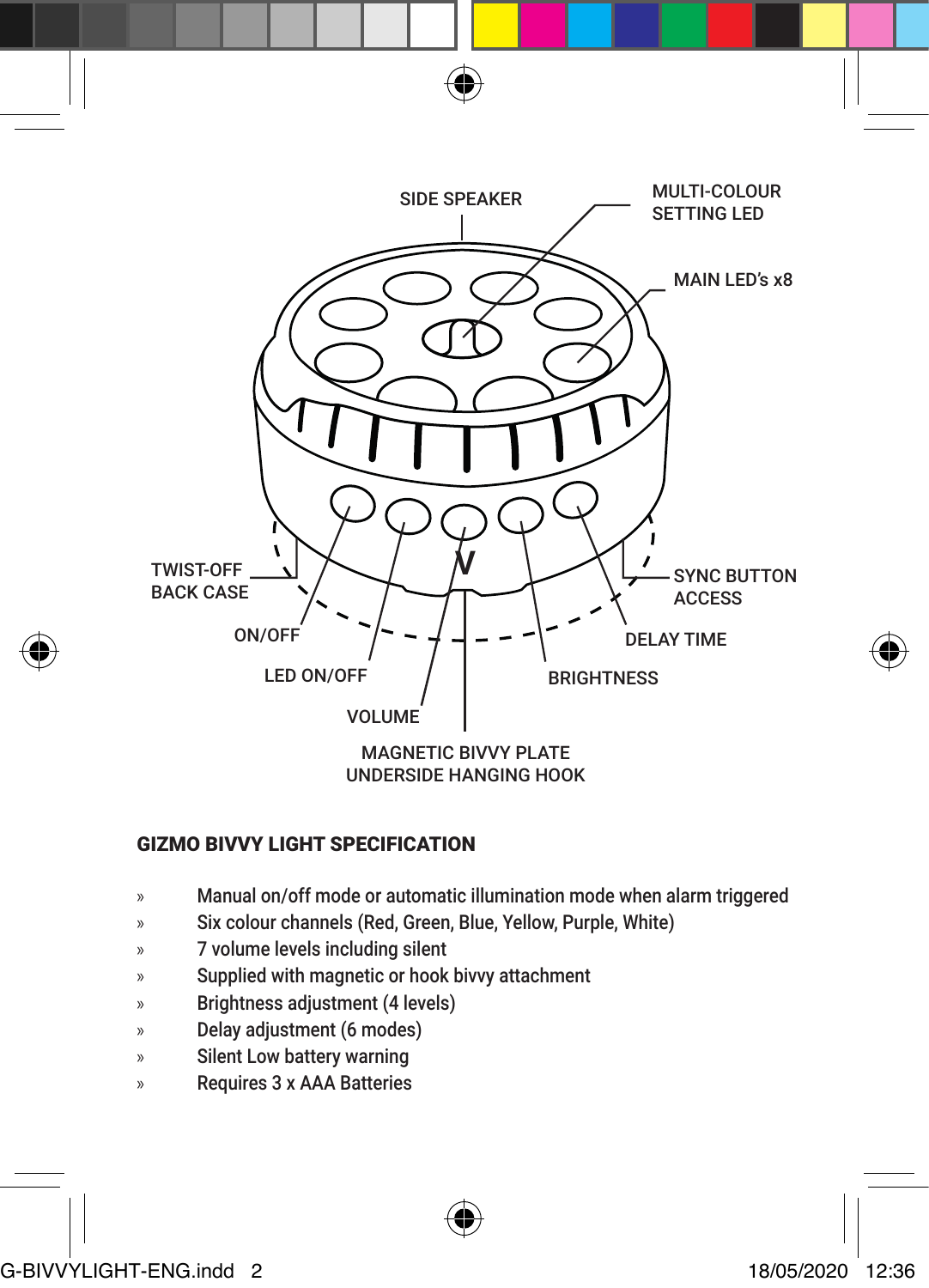#### WELCOME

Congratulations and thank you for purchasing your new Sonik® GIZMO® Bivvy Light. We are sure that it will provide you with many years of faithful service in your angling. Please take a few moments to read this manual. The advice it contains will enable you to get the very best performance from your bivvy light.

#### GETTING STARTED

#### BATTERY FITTING/REPLACEMENT

Remove the magnetic and hook back casing by twisting it anti-clockwise. Unhinge the battery compartment cover clip. Insert carefully 3 x AA 1.5V batteries noting the polarity shown in the battery compartment. Replace the battery compartment cover and back case ensuring that it closes positively into place.

#### SWITCHING ON / OFF

To turn the light on, press and hold the on/off button for 3 seconds; the LED indicator will flash red-green-blue and the white LED's will flash three times. The light is now in standby mode.

To turn the light off, in standby mode, press and hold the on/off button for 3 seconds, the white LED's will flash once.

# LED ILLUMINATION

The bivvy light can also be used as a standard light. To turn on/off press the LED on/off button

#### VOLUME CONTROL

To adjust volume, press the V button to cycle through the 7 volume levels available. The lowest volume setting is silent.

#### BRIGHTNESS CONTROL

In standby mode, press brightness button to cycle through the brightness settings. There are 4 brightness levels and the centre LED will flash to indicate chosen level.

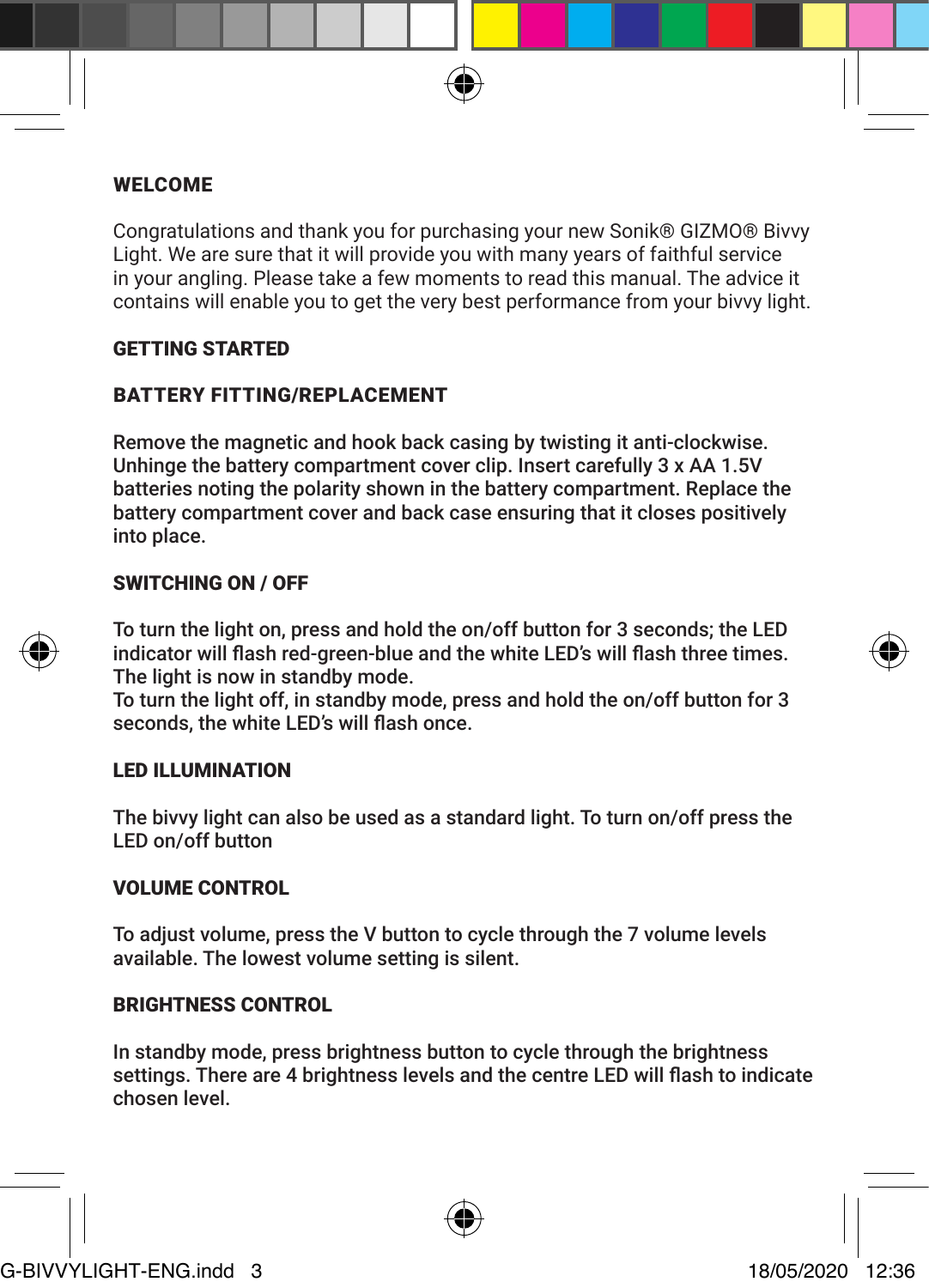#### DELAY TIME CONTROL

After activation by an alarm head the light illumination time can be set. In standby mode, press delay time button to cycle through the delay time settings. The centre blue indicator LED will illuminate to show the level selected. There are 6 levels; 5-10-15-20-30-40 seconds respectively.

# SYNCING BIVVY LIGHT TO ALARMS

The Sync button is located immediately above the battery cover release tab. A pointed instrument such as a paper clip will be required to access the Sync button through the small circular hole.

- 1. In standby mode press the S-button to cycle through the 6 colour channels, red / green / blue / yellow / purple / white. (Bright LED = channel free, Low LED = channel in use) In order to pair an alarm the channel must be free (see step 2 below otherwise move to step 3).
- 2. To erase a paired channel, use the S-button to select the channel. Next press and hold the S-button until the LED changes from low to high brightness. To quickly erase all channels, Press and hold the S-button for a longer time until the centre LED flashes multiple colours.
- 3. When the chosen channel is selected and free, activate the required alarm head by rotating the roller wheel. The light will illuminate to indicate that the pairing is complete.
- 4. Repeat steps 2 and 3 to sync other alarm heads on the light if required.
- 5. The light will return to normal standby mode once the set delay time has elapsed.



G-BIVVYLIGHT-ENG.indd 4 18/05/2020 12:36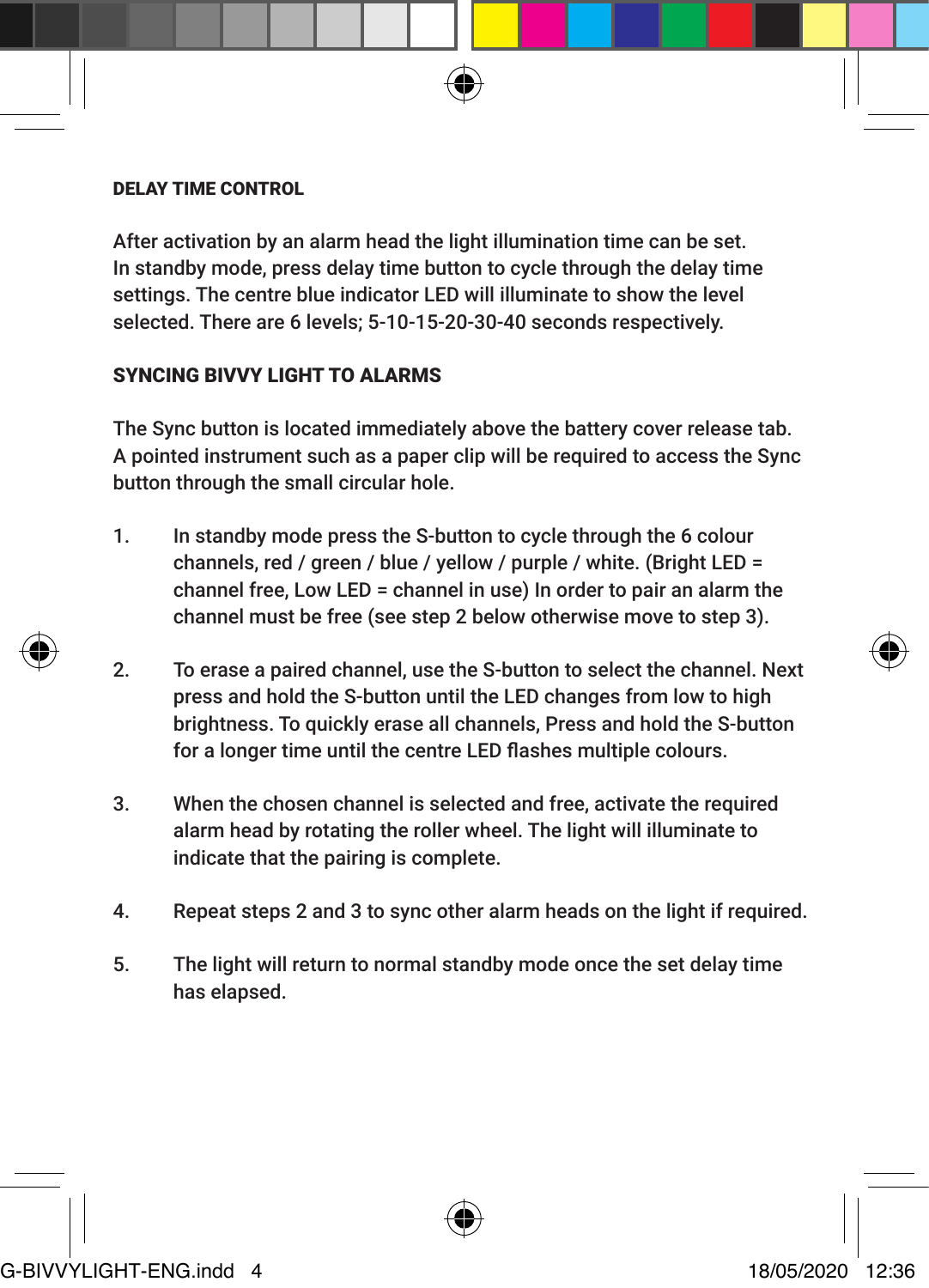#### FUNCTIONS IN USE

When activated by an alarm head the GIZMO® Bivvy Light will replicate the alarm head activation. The volume, brightness and delay time will be as selected by the user. After activation, the light will return to standby mode. The light will remember its channel, colour, volume, brightness and delay settings even if the battery is disconnected or removed.

#### LOW BATTERY WARNING

The GIZMO® Bivvy Light will auto detect the battery voltage in standby mode. When a low voltage is detected the Centre LED will flash 5 times red colour once every ten minutes to signal a low battery. Batteries should be replaced within 24hrs.

# NOTES

The Alarm sync feature of this bivvy Light is compatible only with other selected Sonik bite alarms.

Each main receiver will only respond to paired transmitters.

To save battery life; the light should be powered off when not in use. Please remove the battery when unit is not being used for extended periods of time. Use of good quality alkaline batteries is recommended for best performance.

# LIGHT TECH SPECS.

Battery Type: AAA Nominal voltage: 1.5V x 3 Power off current consumption 0mA Standby current consumption 0.025mA Peak working current: 160mA Wireless transmission Type: AM Radio transmitter operating frequency: 433MHz

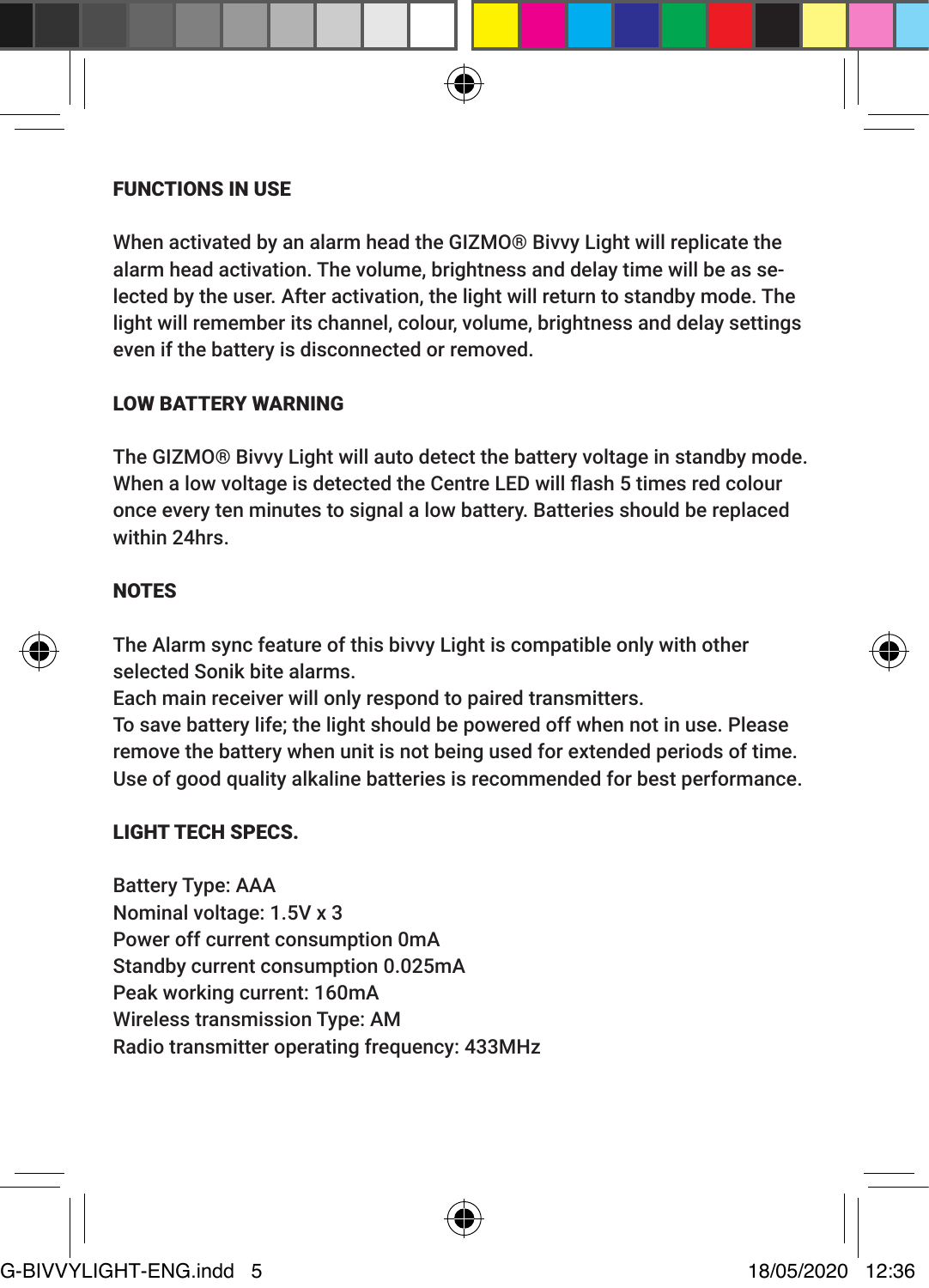



# WARNINGS

Do not trigger LED or speaker in close proximity to human or animal eyes and ears. Please store your Sonik® GIZMO® alarms, receiver & bivvy light out of reach of children. Avoid dropping or subjecting your GIZMO® equipment to impacts.

#### DRYING OUT AFTER USE

All Sonik® GIZMO® electronics have been designed to be weatherproof. However, after use in heavy rain, it is important to allow the units to dry out properly indoors; removing any protective covers.



VER 2.0 SONIK SPORTS LTD. reserve the right to alter or modify the contents of this manual.





Customer care department Sonik Sports Limited Unit 3 Riverside Business Park Coniston Court Blyth, Northumberland NE24 4RP

Tel +44 (0) 1670 798 910 Email: customerservices@soniksports.com



WWW.SONIKSPORTS.COM



G-BIVVYLIGHT-ENG.indd 6 18/05/2020 12:36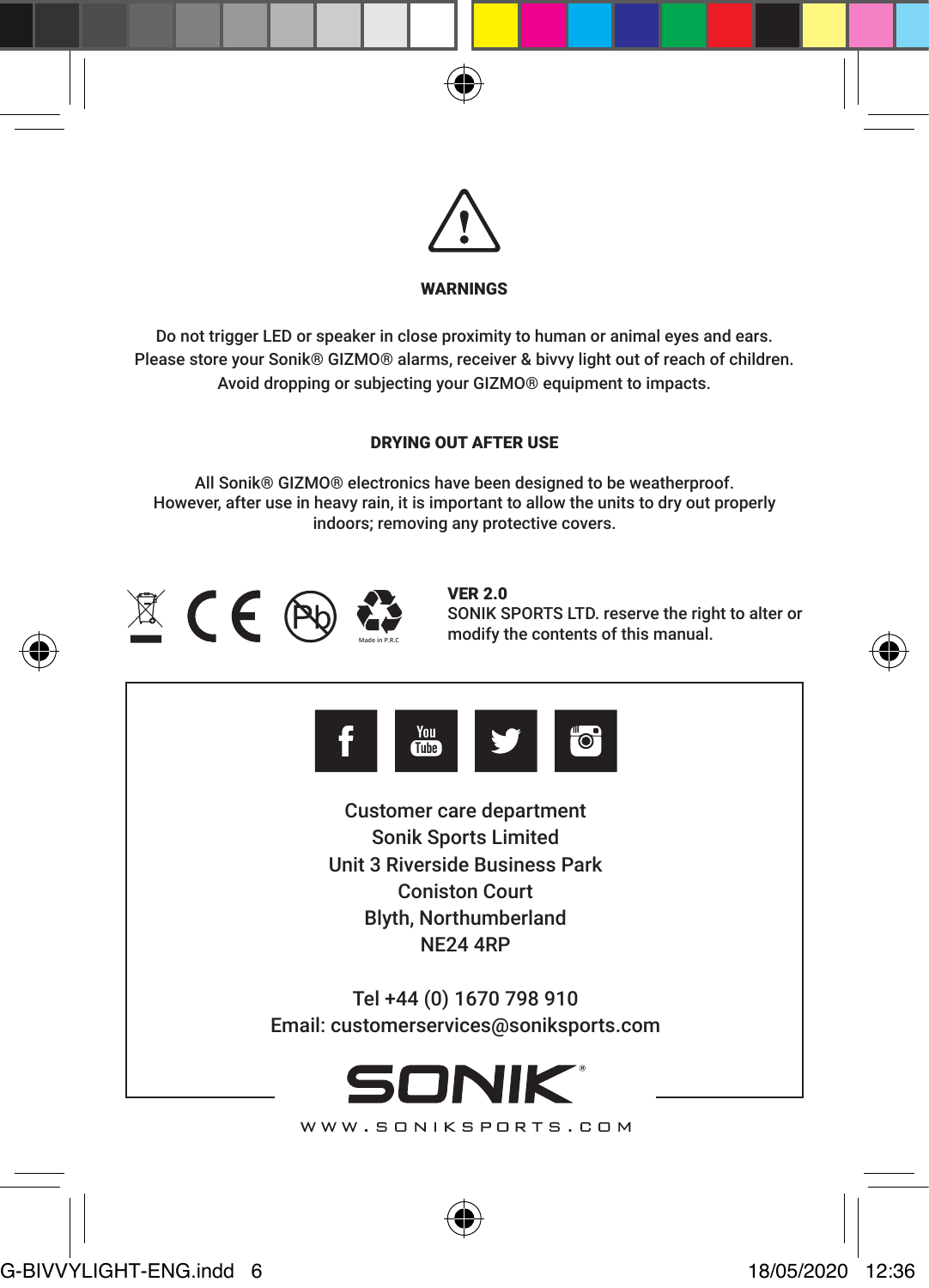

# GIZMO® BIVVY LIGHT GEBRUIKERSHANDLEIDING

# WELKOM

Hartelijk bedankt voor het kopen van uw nieuwe Sonik® GIZMO® Bivvy Light. We weten zeker dat u hiermee vele jaren met plezier kunt vissen. Neem even de tijd om deze handleiding te lezen. Op basis van deze handleiding kunt u uw Bivvy Light optimaal gebruiken.



NL

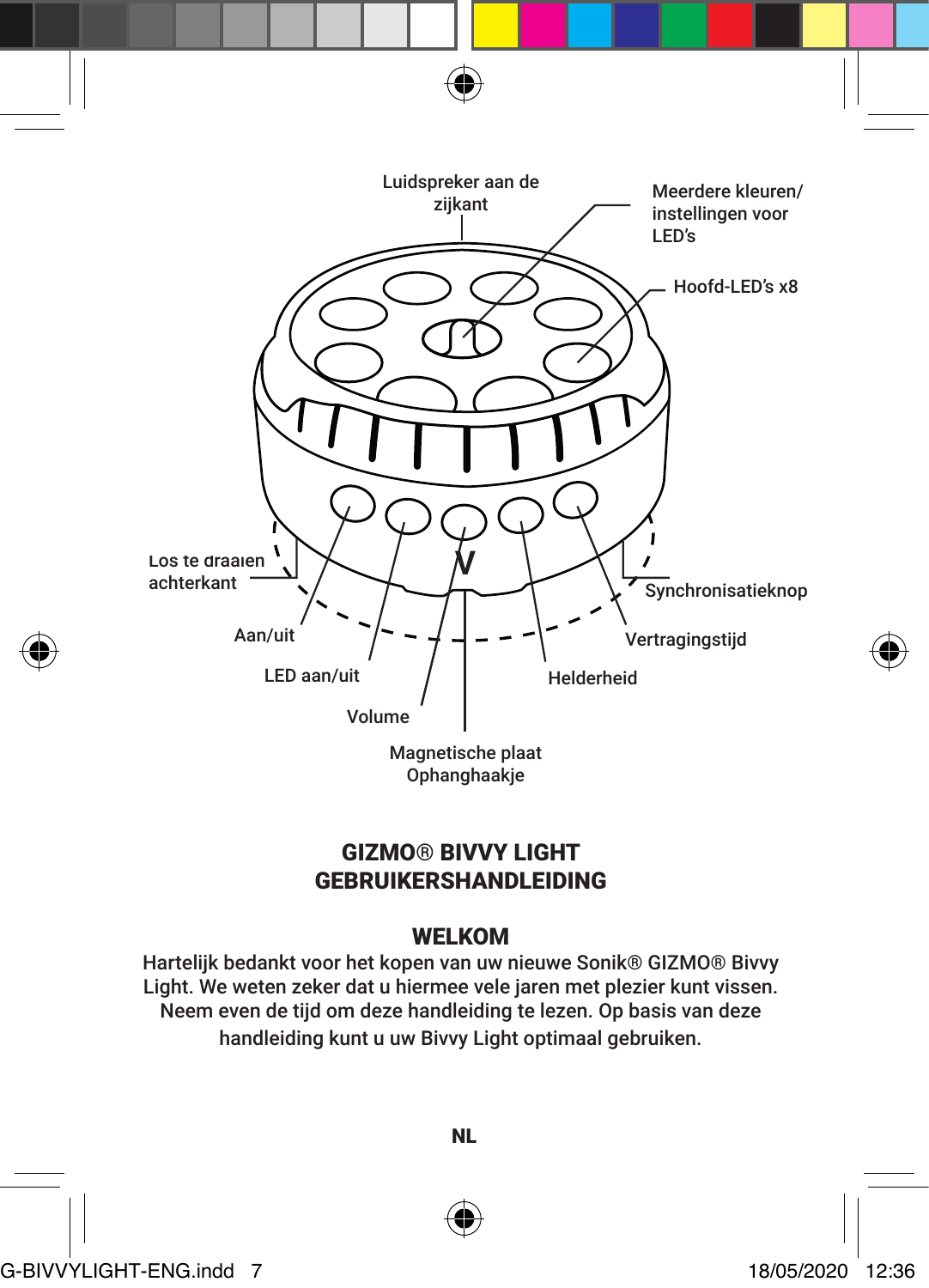#### AAN DE SLAG

Batterij plaatsen/vervangen

Verwijder de basis met magneet en haak door deze tegen de richting van de klok in te draaien. Open het klepje van het batterijcompartiment. Plaats 3 AA-batterijen van 1,5 V en let hierbij op de plus en min polen van de batterijen. Plaats het klepje van het batterijcompartiment en de achterkant terug.

#### IN- EN UITSCHAKELEN

Als u de lamp wilt inschakelen, houdt u de aan/uit-knop gedurende 3 seconden ingedrukt. De LED-indicator brandt dan rood/groen/blauw en de witte LED's knipperen drie keer. De lamp staat nu in stand-bymodus.

Als u de LED's vanuit stand-bymodus uit wilt zetten, houdt u de aan/uit-knop gedurende 3 seconden ingedrukt. De LED's knipperen dan één keer.

#### LED-VERLICHTING

De lamp kan ook als reguliere verlichting worden gebruikt. Druk op de aan/uit-knop voor de LED's als u de verlichting wilt in- of uitschakelen.

#### VOLUME BEDIENEN

Voor het wijzigen van het volume drukt u op de V-knop om de zeven verschillende volumeniveaus te verkennen. De laagste volume-instelling is het geluidsniveau 0.

#### HELDERHEID BEDIENEN

In de standby-modus kunt u op de helderheidsknop drukken om de verschillende helderheidsinstellingen te bekijken. Er zijn vier helderheidsniveaus. De LED-in het midden knippert om aan te geven welk niveau u hebt gekozen.

#### BEDIENING VERTRAGINGSTIJD

Na activering door een beetmelder, kan de verlichtingstijd van de lamp worden ingesteld. In de standby-modus kunt u op de vertragingstijdknop drukken om de verschillende vertragingstijdinstellingen te bekijken. De blauwe LED in het midden gaat branden om het geselecteerde niveau weer te geven. Er zijn zes niveaus: respectievelijk 5, 10, 15, 20, 30 en 40 seconden.

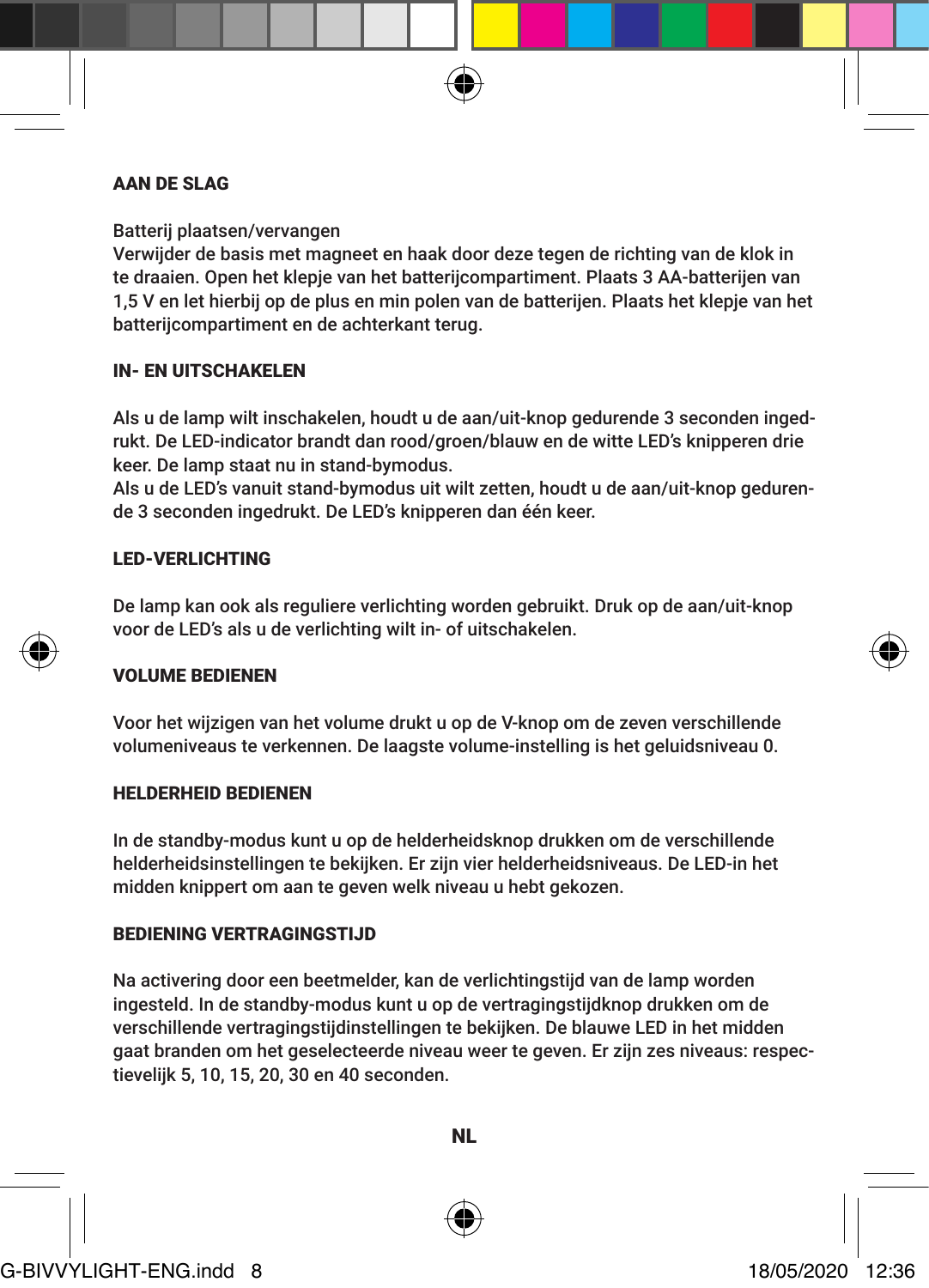#### DE BIVVY LIGHT SYNCHRONISEREN MET DE BEETMELDERS

De synchronisatieknop bevindt zich recht boven het lipje om het batterij klepje te verwijderen. Er is een dun voorwerp zoals een paperclip nodig om de synchronisatieknop te kunnen bedienen via de kleine, ronde opening.

- 1. In de stand-bymodus gebruikt u de S-knop om door de 6 kleurenkanalen te bladeren: rood/groen/blauw/geel/paars/wit. (heldere LED = geen kanaal, gedimde LED = kanaal in gebruik) Als u een beetmelder wilt koppelen, moet het kanaal vrij zijn (zie stap 2 hieronder en ga anders naar stap 3).
- 2. Als u een gekoppeld kanaal wilt wissen, gebruikt u de S-knop om het kanaal te selecteren. Houd daarna de S-knop ingedrukt tot de LED van gedimd naar helder brandend gaat. Voor het wissen van alle kanalen houdt u de S-knop langer ingedrukt, tot de LED in het midden in meerdere kleuren knippert.
- 3. Als het gekozen kanaal geselecteerd en vrij is, activeert u de vereiste beetmelder door aan het wieltje te draaien. Het lampje gaat branden om aan te geven dat het koppelen is voltooid.
- 4. Herhaal stap 2 en 3 om andere beetmelders met de lamp te synchroniseren (indien nodig).
- 5. De lamp gaat weer naar de stand-bymodus nadat de ingestelde vertragingstijd is verstreken.

# FUNCTIES TIJDENS GEBRUIK

De GIZMO® Bivvy Light repliceert, na activering door een beetmelder, de alarmactivering. Het volume, de helderheid en de vertragingstijd worden door de gebruiker geselecteerd. Na het activeren komt de lamp weer in stand-bymodus te staan. De lamp herinnert het kanaal, de kleur, het volume, de helderheid en de ingestelde vertraging, zelfs als de batterij wordt verwijderd of vervangen.



NL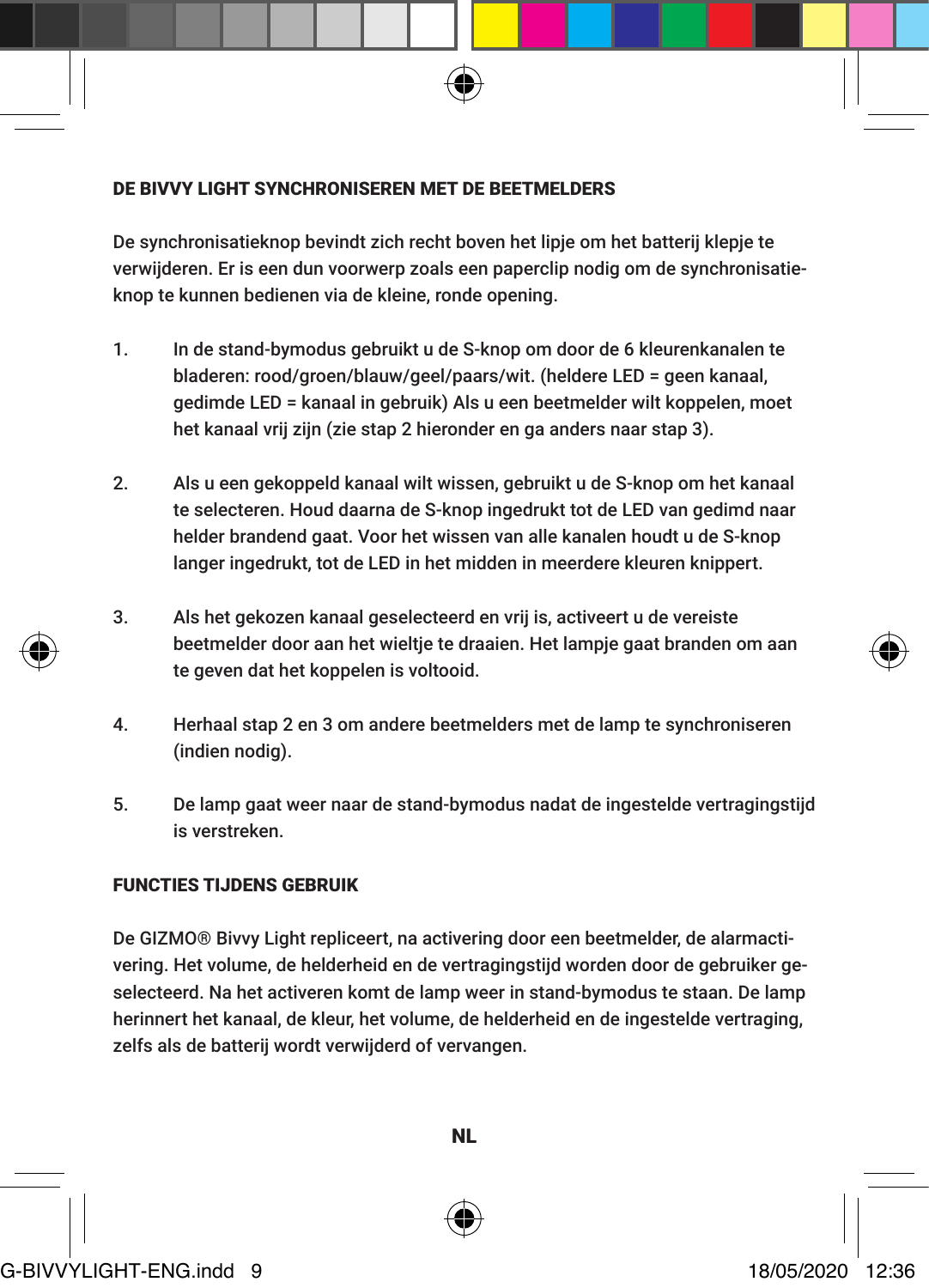

- 1. De functie voor alarmsynchronisatie van deze lamp is alleen te gebruiken in combinatie met andere specifieke Sonik-beetmelders
- 2. Elke hoofdontvanger reageert alleen op gekoppelde beetmelders.
- 3. Als u de batterij langer wilt laten meegaan, schakelt u de lamp uit wanneer deze niet wordt gebruikt. Verwijder de batterij wanneer de lamp gedurende een langere periode niet wordt gebruikt.
- 4. Het wordt aanbevolen alkaline-batterijen van goede kwaliteit te gebruiken voor de beste prestaties.

# TECHNISCHE SPECIFICATIES LAMP





NL

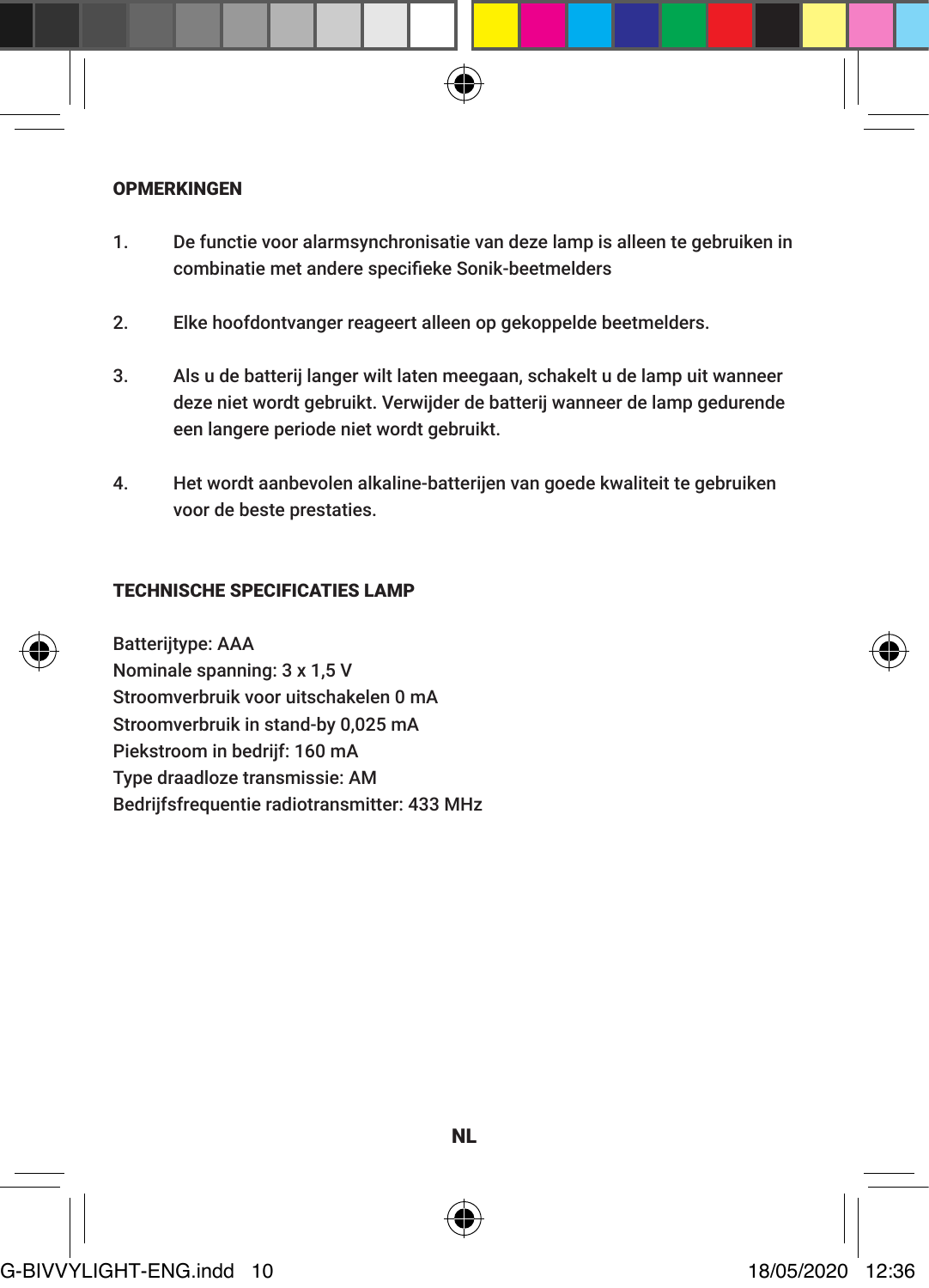

# GIZMO® BIVVY LIGHT BEDIENUNGSANLEITUNG

# WILLKOMMEN

Glückwunsch und vielen Dank für Ihren Kauf des neuen Sonik® GIZMO® Bivvy LIGHT. Wir sind sicher, dass sie Ihnen beim Angeln jahrelang zuverlässige Dienste leisten wird. Bitte nehmen Sie sich einen Moment lang Zeit, um diese Anleitungen zu lesen. Mit diesen Ratschlägen erhalten Sie die beste Leistung von Ihres Bivvy Light.

DE



G-BIVVYLIGHT-ENG.indd 11 18/05/2020 12:36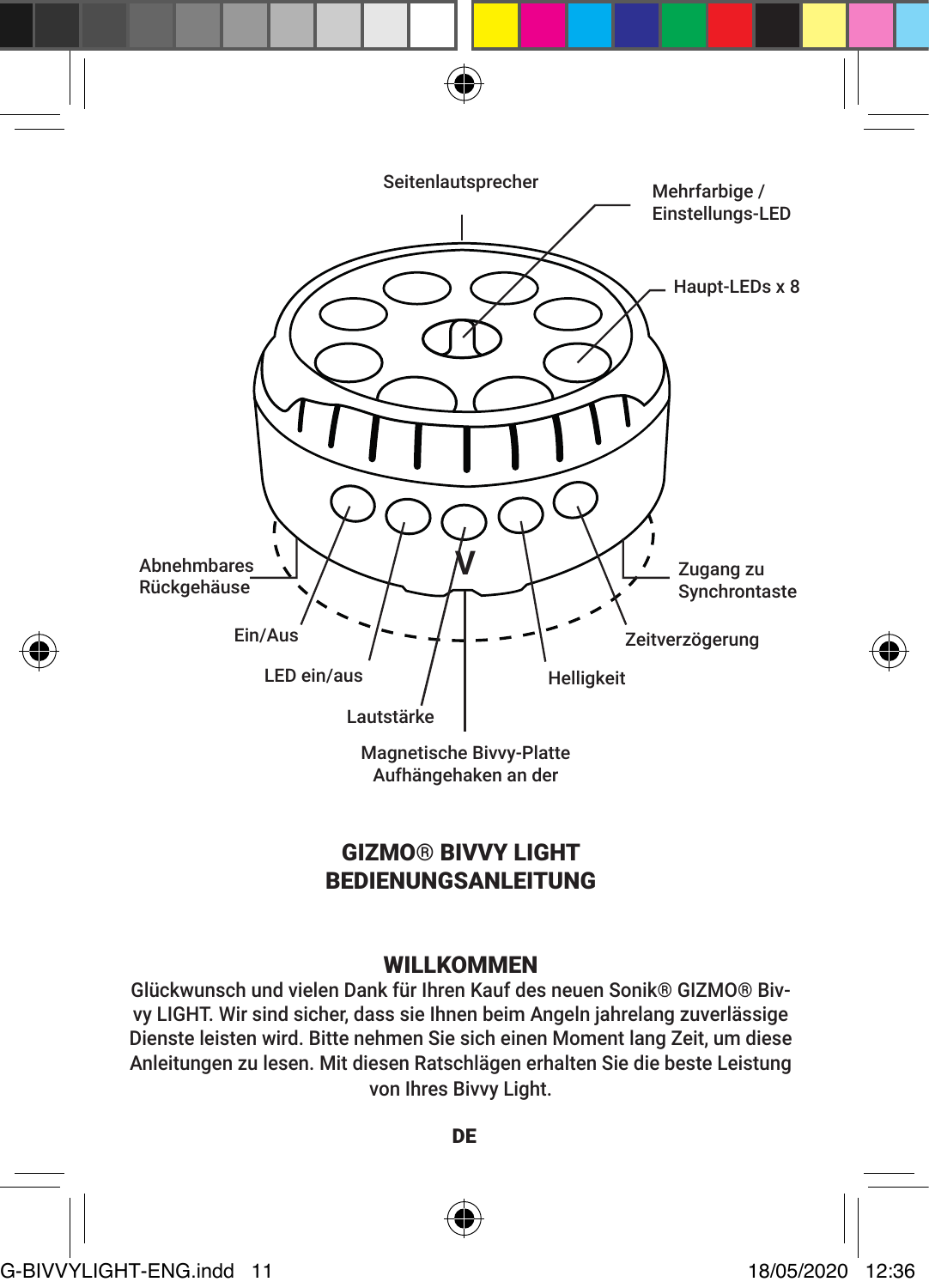#### KONTROLLEN UND FUNKTIONEN

ERSTE SCHRITTE

Einsetzen / Austauschen der Batterien

Entfernen Sie die Magnetplatte und den Haken, indem Sie das Gehäuse entgegen dem Uhrzeigersinn drehen. Heben Sie den Deckel des Batteriefachs aus den Angeln. Stecken Sie unter Beachtung der Polarität des Batteriefachs vorsichtig 3 x AA 1.5V Batterien ein. Setzen Sie den Deckel des Batteriefachs wieder auf und drehen Sie Rückplatte, bis sie wieder einrastet.

#### EIN-/AUSSCHALTEN

Um das Licht einzuschalten, halten Sie die Ein-/Austaste 3 Sekunden lang gedrückt. Die LED-Anzeige wird rot-grün-blau aufleuchten und die weiße LED dreimal aufleuchten. Die Lampe ist jetzt im Standby-Modus.

Um die Lampe im Standby-Modus auszuschalten, halten Sie die Ein-/Austaste 3 Sekunden lang gedrückt. Die weißen LEDs leuchten einmal auf.

#### LED-BELEUCHTUNG

Die Bivvy-Light kann aus als normale Taschenlampe verwendet werden. Drücken Sie auf die Ein-/Austaste der LED, um sie ein- auszuschalten.

# LAUTSTÄRKENREGELUNG

Drücken Sie zum Regeln der Lautstärke auf die V-Taste, um durch die 7 verfügbaren Lautstärken zu gehen. Die niedrigste Lautstärke ist die Stummschaltung.

#### HELLIGKEITSREGELUNG

Drücken Sie im Standby-Modus die Helligkeitstaste, um durch die Helligkeitseinstellungen zu gehen. Es gibt vier Helligkeitsniveaus und die LED in der Mitte leuchtet auf, um das ausgewählte Niveau anzuzeigen.



G-BIVVYLIGHT-ENG.indd 12 18/05/2020 12:36

DE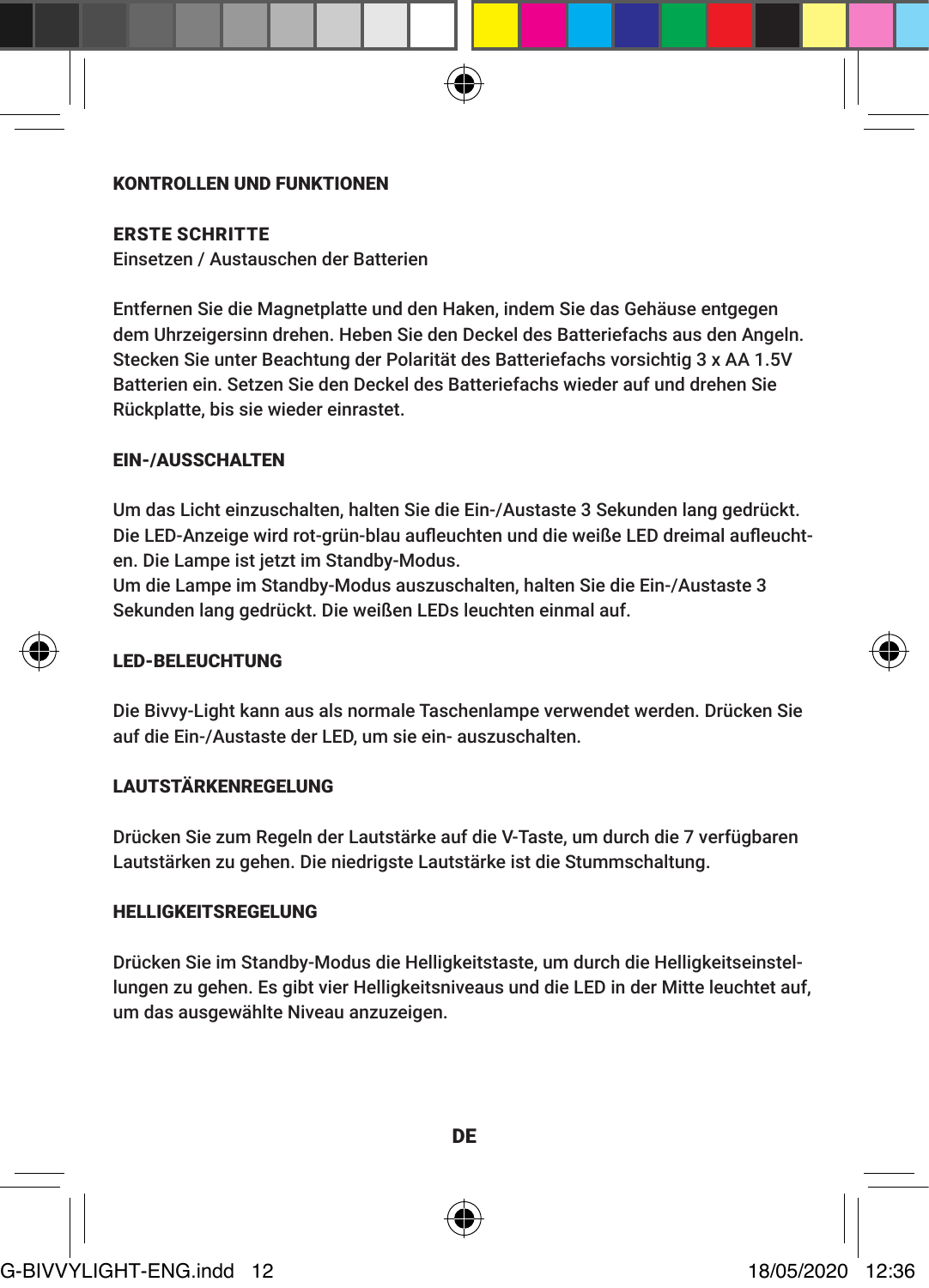#### REGELUNG DER VERZÖGERUNGSZEIT

Nach Aktivieren eines Signalgebers kann Beleuchtungszeit eingestellt werden. Drücken Sie im Standby-Modus die Verzögerungstaste, um durch die Einstellungen der Verzögerungszeit zu gehen. Die mittlere blaue LED leuchtet auf, um das ausgewählte Niveau anzuzeigen. Es gibt 6 Niveaus, jeweils mit 5, 10, 15, 20, 30 oder 40 Sekunden.

#### BIVVY-LIGHT MIT SIGNALEN SYNCHRONISIEREN

Die Synchron-Taste befindet sich direkt unter dem Entriegelungszapfen für den Batteriedeckel. Um durch das kleine runde Loch an die Synchrontaste zu gelangen, brauchen Sie ein spitzes Instrument, beispielsweise eine Büroklammer.

- 1. Drücken Sie im Standby-Modus die S-Taste, um durch die sechs Farbkanäle rot / grün / blau / gelb / lila / weiß zu gehen. (Helle LED = Kanal frei, schwache LED = Kanal belegt). Damit die Paarung mit einem Signal erfolgen kann, muss der Kanal frei sein (siehe Schritt 2 oder weiter zu Schritt 3).
- 2. Um einen gepaarten Kanal zu löschen, verwenden Sie die S-Taste, um den Kanal zu wählen. Halten Sie anschließend die S-Taste gedrückt, bis die Kanal-LED vom schwachem zu hellen Leuchten übergeht. Um alle Kanäle schnell zu löschen, halten Sie die S-Taste längere Zeit gedrückt, bis die mittlere LED mehrfarbig aufleuchtet.
- 3. Wenn der gewünschte Kanal ausgewählt und frei ist, wird das gewünschte Signal durch das Rotieren des Drehrads aktiviert. Das Licht wird aufleuchten, um das erfolgreiche Paaren anzuzeigen.
- 4. Wiederholen Sie Schritte 2 und 3, um andere Signale mit der Lampe zu synchronisieren.
- 5. Das Licht geht wieder in den normalen Standby-Modus über, sobald die Einstellungszeit für die Zeitverzögerung abgelaufen ist.





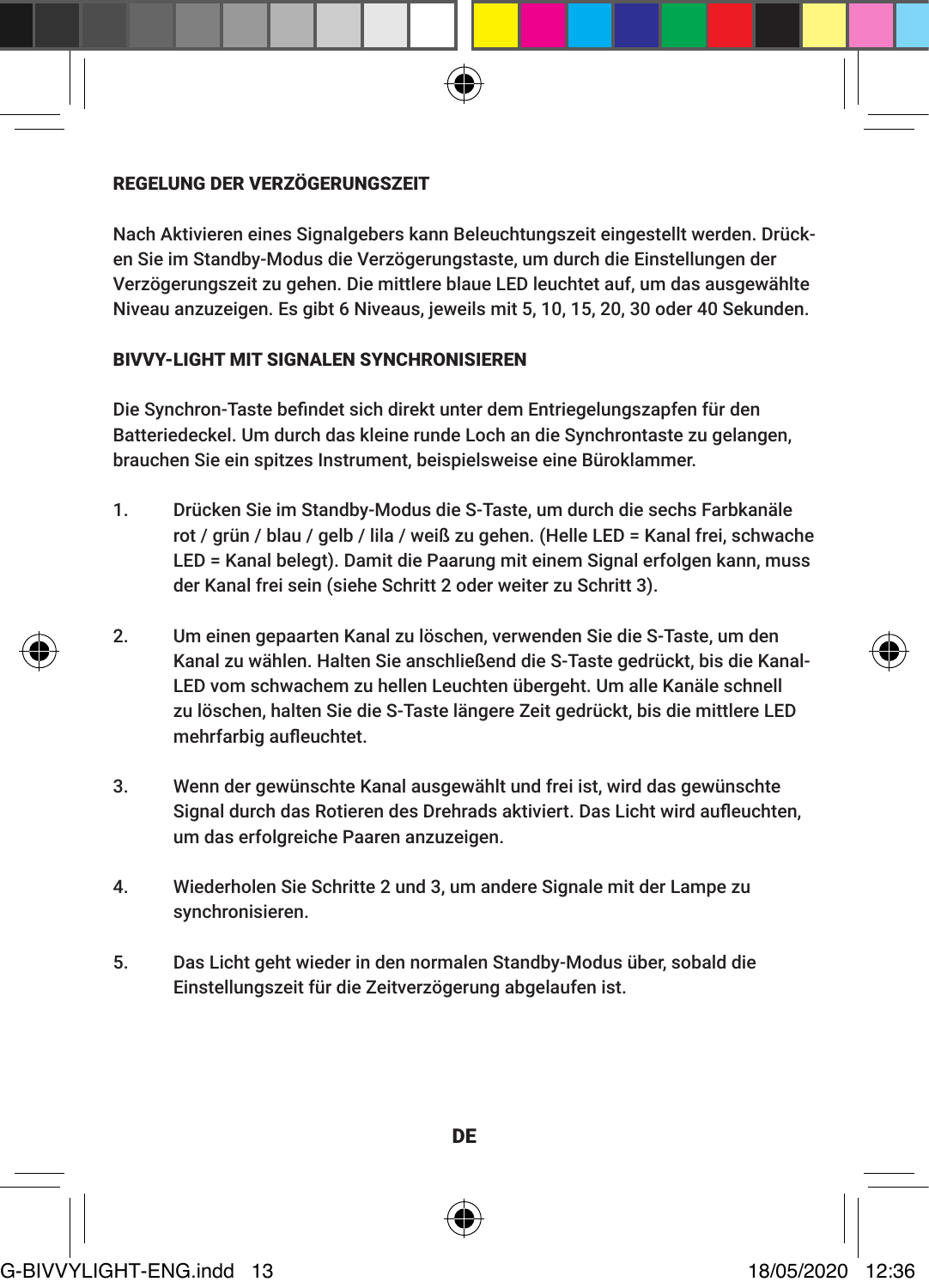#### NUTZUNGSFUNKTIONEN

Wird die GIZMO® Bivvy Light von einem Signalgeber aktiviert, wiederholt sie die Aktivierung des Signalgebers. Lautstärke, Helligkeit und Verzögerungszeit folgen den Nutzereinstellungen. Nach Aktivierung geht die Leuchte wieder in den Standby-Modus über. Die Leuchte speichert ihre Kanal-, Farb-, Lautstärken- , Helligkeits- und Verzögerungseinstellungen auch bei Trennen oder Entfernen der Batterie.

#### SCHWACHE BATTERIE-WARNUNG

Die GIZMO® Bivvy Light stellt die Batteriespannung im Standby-Modus automatisch fest. Bei niedriger Batteriespannung leuchtet die mittlere LED alle zehn Minuten fünf Mal rot auf, um eine schwache Batterie anzuzeigen. Die Batterien sollten innerhalb von 24 Stunden ersetzt werden.

#### **HINWEISE**

- 1. Die Signalfunktion dieser Bivvy-Light ist nur mit anderen, ausgewählten Sonik-Beißalarmen kompatibel.
- 2. Jeder Hauptempfänger reagiert nur auf gepaarte Sender.
- 3. Um Batterie zu sparen, sollte die Lampe ausgeschaltet werden, wenn sie nicht benutzt wird. Bitte entfernen Sie die Batterie, wenn das Gerät über einen längeren Zeitraum hinweg nicht benutzt wird.
- 4. Für die beste Leistung werden hochwertige Alkali-Batterien empfohlen.

#### TECHNISCHE SPEZIFIKATIONEN DER LAMPE

Batterietyp: AAA Nennspannung: 1.5V x 3 Energieverbrauch im Auszustand 0mA Standby-Energieverbrauch 0.025mA Spitzenbetriebsstrom 160mA Drahtloser Übertragungstyp: AM Betriebsfrequenz des Funksenders: 433 MHz



DE

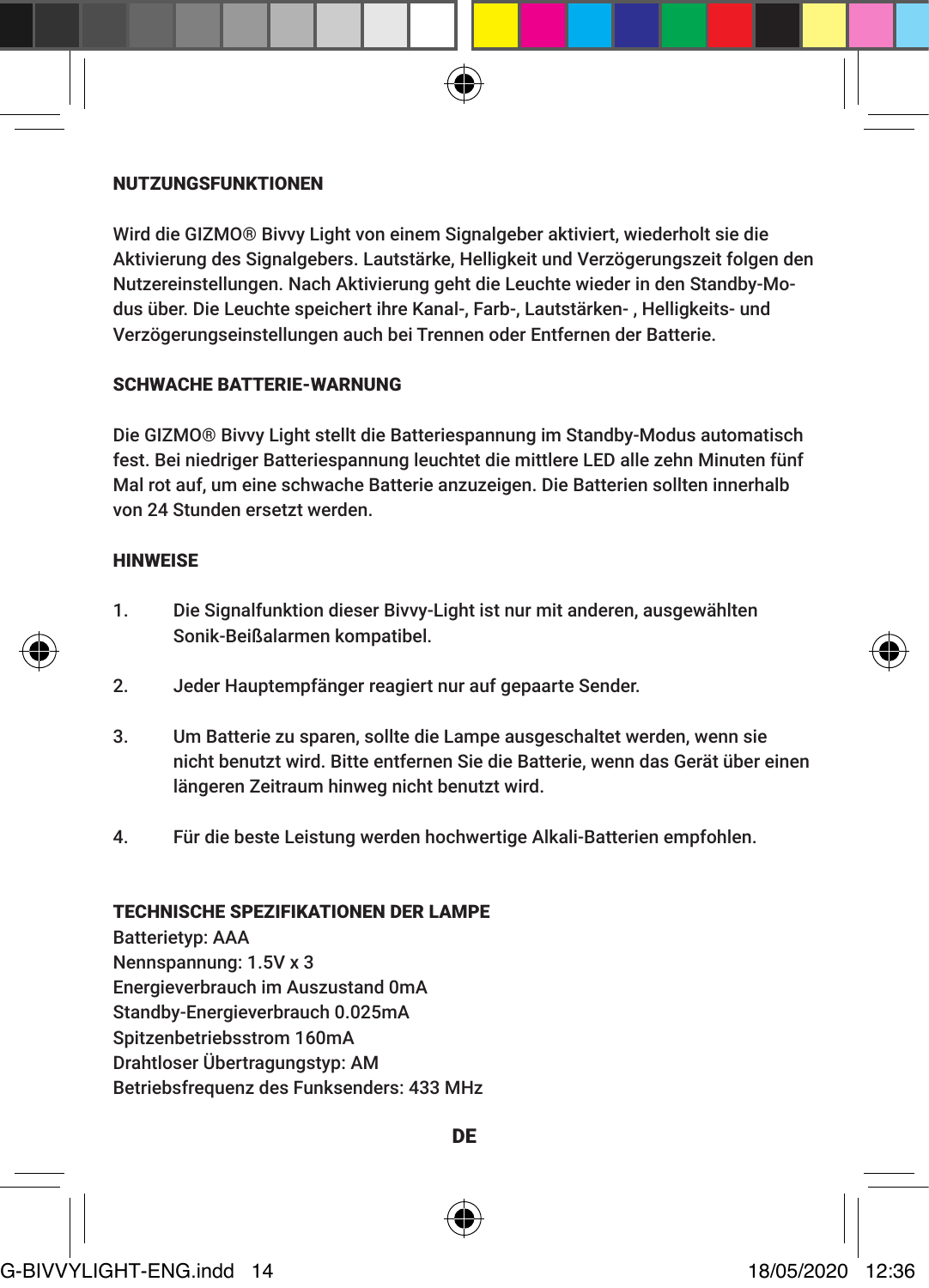

# LAMPE DE BIVOUAC GIZMO® NOTICE D'EMPLOI

# BIENVENUE

Félicitations. Nous vous remercions d'avoir acheté la nouvelle lampe de bivouac GIZMO® de Sonik®. Nous sommes convaincus qu'il vous donnera de bons et loyaux services pendant de nombreuses années dans le cadre de votre activité de pêche. Veuillez prendre le temps de lire ce mode d'emploi. Il contient des conseils qui vous permettront d'avoir les meilleures performances de votre lampe de bivouac.

FR



G-BIVVYLIGHT-ENG.indd 15 18/05/2020 12:36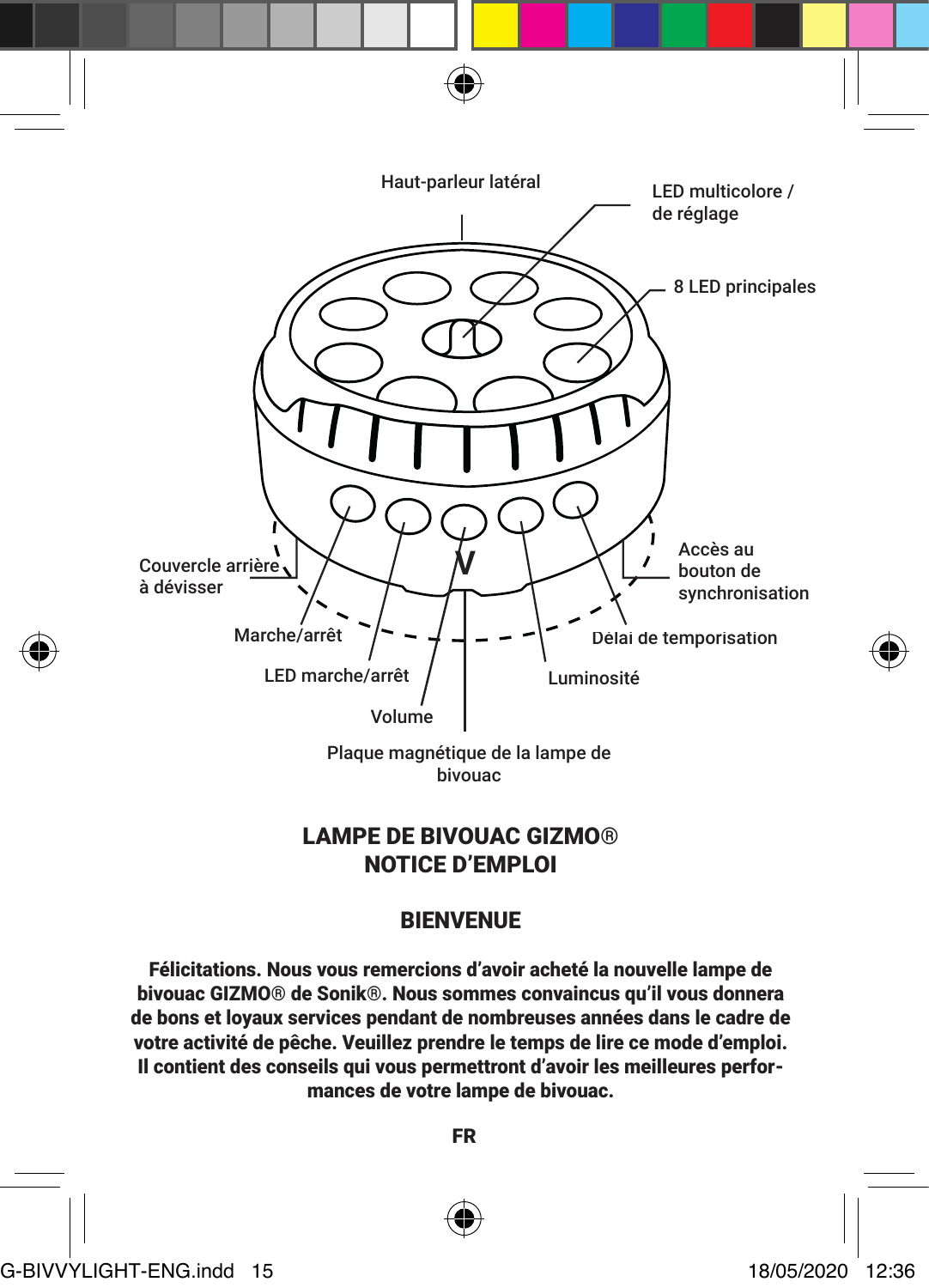#### AVANT DE COMMENCER

Installation/remplacement des piles

Retirez le boîtier magnétique et à fixation en le faisant tourner dans le sens antihoraire. Détachez le couvercle du compartiment des piles. Insérez soigneusement 3 piles AA de 1,5 V en respectant la polarité indiquée sur les terminaux. Remettez le couvercle du compartiment des piles à sa place, ainsi que le boîtier en veillant à le refermer correctement.

# MARCHE/ARRÊT

Pour allumer la lumière, appuyez sur le bouton marche/arrêt et maintenez-le enfoncé pendant 3 secondes. Le voyant à LED clignote rouge, vert, bleu et les LED blanches clignotent trois fois. La lampe est maintenant en mode veille. Pour éteindre la lumière en mode veille, appuyez sur le bouton marche/arrêt et maintenez-le enfoncé pendant 3 secondes. Les LEDs clignotent une fois.

# PERFORMANCE D'ÉCLAIRAGE DES LED

La lampe de bivouac peut aussi être utilisée comme lampe standard. Pour l'allumer/l'éteindre, appuyez sur le bouton marche/arrêt à LED.

### RÉGLAGE DU VOLUME

Pour régler le volume appuyez sur le bouton V pour faire défiler les 7 niveaux de volume disponibles. Le volume le plus faible est le mode silencieux.

# RÉGLAGE DE LA LUMINOSITÉ

En mode veille, appuyez sur le bouton de la luminosité pour faire défiler les réglages de luminosité. Il y a quatre niveaux de luminosité et la LED centrale clignote pour indiquer le niveau choisi.

# RÉGLAGE DU DÉLAI DE TEMPORISATION

Après activation par un détecteur, il est possible de régler le délai d'illumination. En mode veille, appuyez sur le bouton de temporisation pour faire défiler les réglages de la temporisation. La LED bleue centrale s'allume pour indiquer le niveau sélectionné. Il y a 6 niveaux : 5-10-15-20-30-40 secondes respectivement.



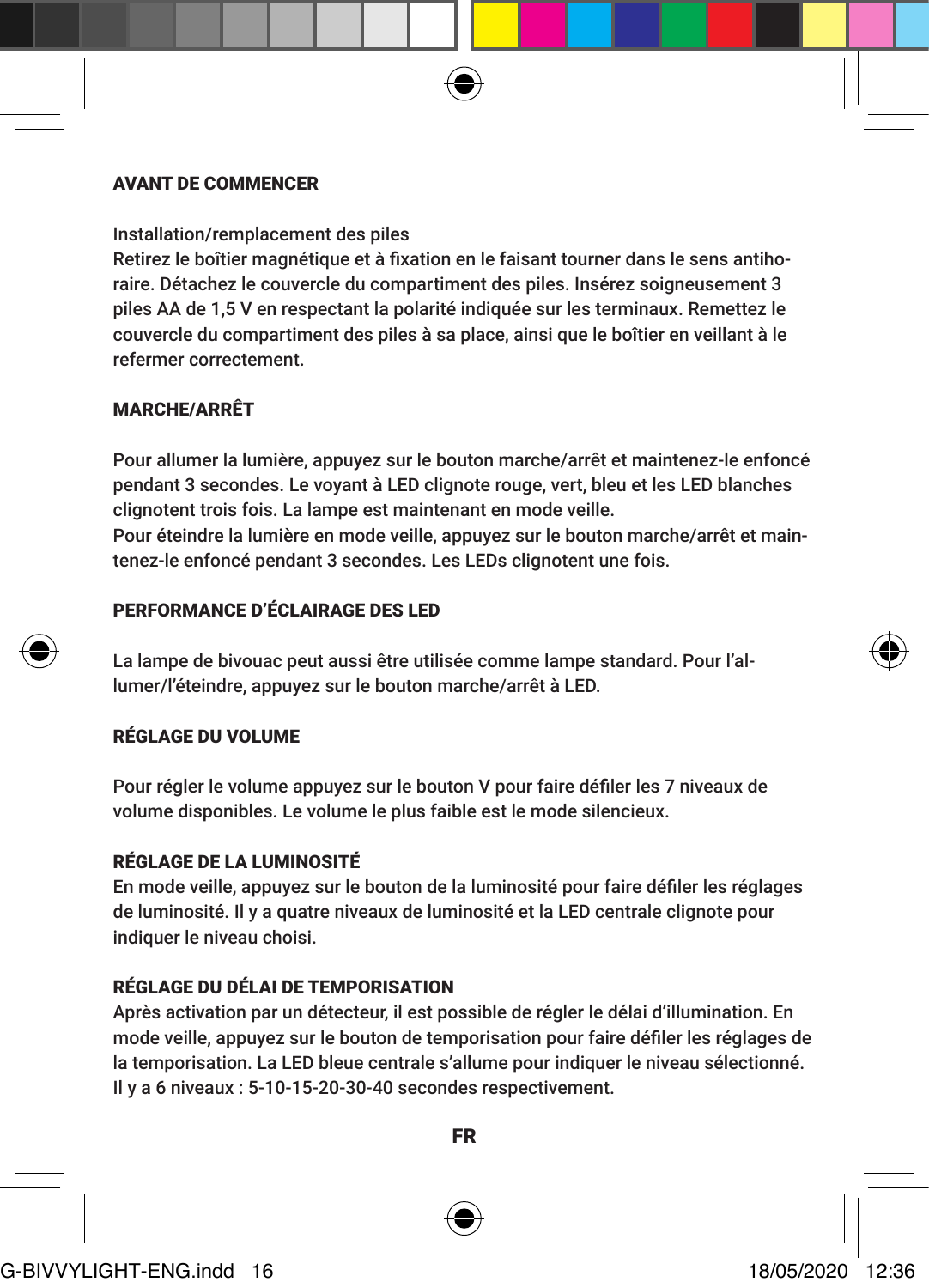#### SYNCHRONISATION DE LA LAMPE DE BIVOUAC ET DES DETECTEURS

Le bouton de synchronisation se trouve juste en dessous de la languette d'ouverture du couvercle du compartiment des piles. Il faudra utiliser un instrument pointu, tel qu'un papier clip, pour accéder au bouton de synchronisation à travers le petit orifice circulaire.

- 1. En mode veille, appuyez sur le bouton S pour faire défiler les 6 canaux de couleur : rouge / vert / bleu / jaune / violet / blanc. (LED très lumineuse = canal libre, LED faiblement lumineuse = canal utilisé). Afin d'appairer un détecteur, le canal doit être libre (voir l'étape 2 ci-dessous, sinon passer à l'étape 3).
- 2. Pour supprimer un canal apparié, utilisez le bouton S pour sélectionner le canal. Ensuite, appuyez sur le bouton S et maintenez-le enfoncé jusqu'à ce que la LED passe de faible luminosité à luminosité très intense. Pour supprimer rapidement tous les canaux, appuyez sur le bouton S et maintenez-le enfoncé plus longtemps, jusqu'à ce que la LED centrale clignote en plusieurs couleurs.
- 3. Lorsque le canal choisi est sélectionné et libre, activez le détecteur requise en faisant tourner le galet. La lampe s'allume, indiquant que l'appairage est terminé.
- 4. Répétez les étapes 2 et 3 pour synchroniser les autres détecteurs à la lampe si nécessaire.
- 5. La lampe reviendra en mode de veille normal une fois que le délai de temporisation sera écoulé.

#### FONCTIONS PENDANT L'UTILISATION

Lorsqu'elle est activée par une détecteur, la lampe de bivouac GIZMO® reproduit l'activation du détecteur. Le volume, la luminosité et le délai de temporisation seront ceux que l'utilisateur a sélectionnés. Après activation, la lampe repasse en mode veille. La lampe a en mémoire le réglage des canaux, le volumes et le mode choisi si les piles sont déconnectées ou retirées.

FR

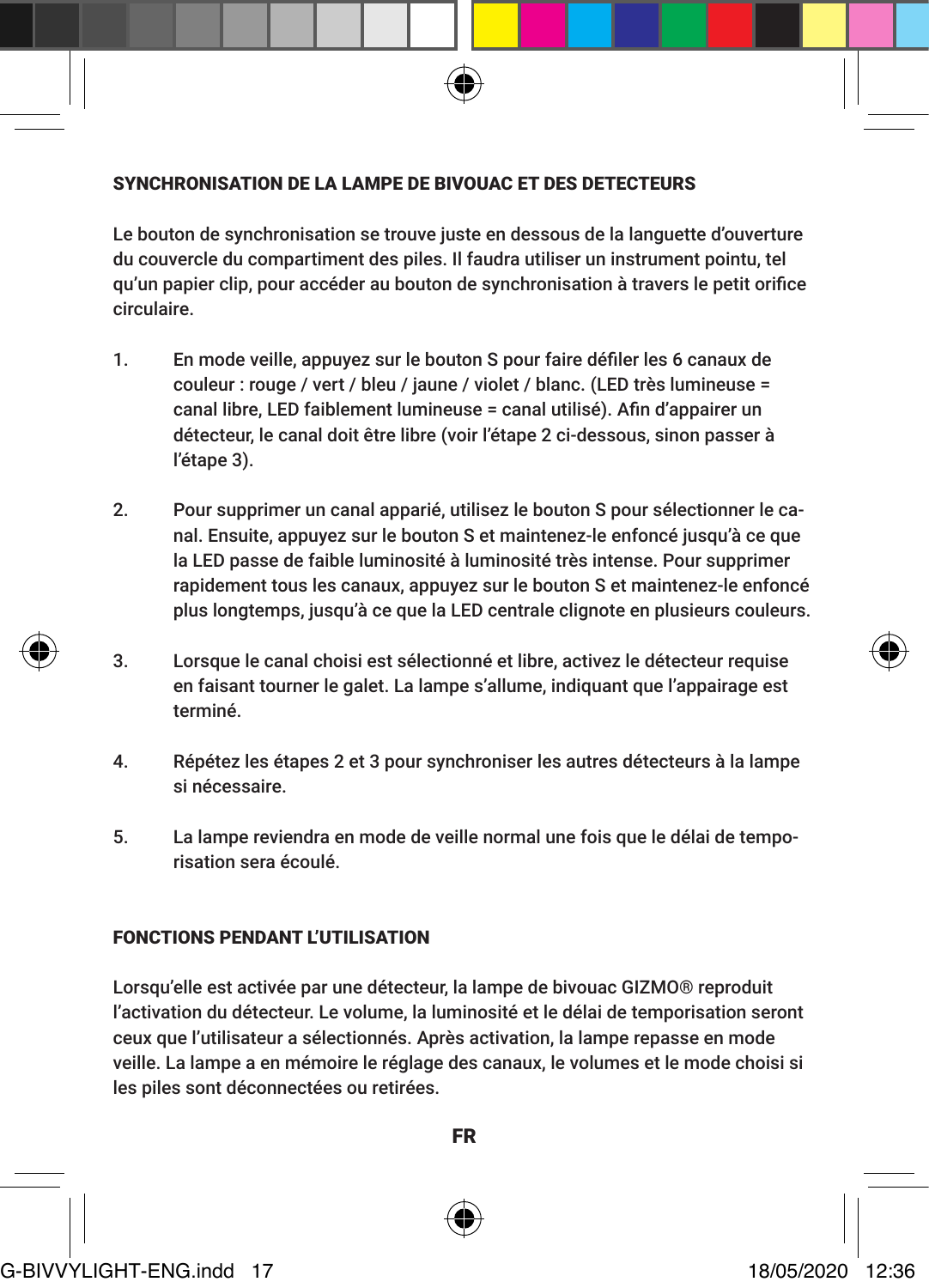# AVERTISSEMENT PILES DÉCHARGÉES

La lampe de bivouac GIZMO® détecte également la tension des piles en mode veille. En cas de tension basse, la LED centrale clignote 5 fois en rouge toutes les dix minutes pour signaler que les piles sont déchargées. Il faudra remplacer les piles en moins de 24 heures.

#### REMARQUES

- 1. La fonction de synchronisation de l'alarme de cette lampe de bivouac est compatible avec d'autres détecteurs Sonik sélectionnées.
- 2. Chaque récepteur principal répondra uniquement aux détecteurs appariés.
- 3. Pour économiser la durée de vie de la pile, il faut désactiver la lampe en cas de non-utilisation. Veuillez retirer les piles lorsque l'appareil n'est pas utilisé pendant des périodes de temps prolongées.
- 4. Il est recommandé d'utiliser des piles alcalines de bonne qualité pour obtenir les meilleures performances possibles.
- 5.

# CARACTÉRISTIQUES TECHNIQUES DE LA LAMPE

Type de pile : AAA Tension nominale : 1,5 V x 3 Consommation à l'arrêt 0 mA Consommation courant de veille 0,025 mA Courant de crête : 160 mA Type de transmission sans fil : AM Fréquence radio de fonctionnement de l'émetteur : 433 MHz



FR

G-BIVVYLIGHT-ENG.indd 18 18/05/2020 12:36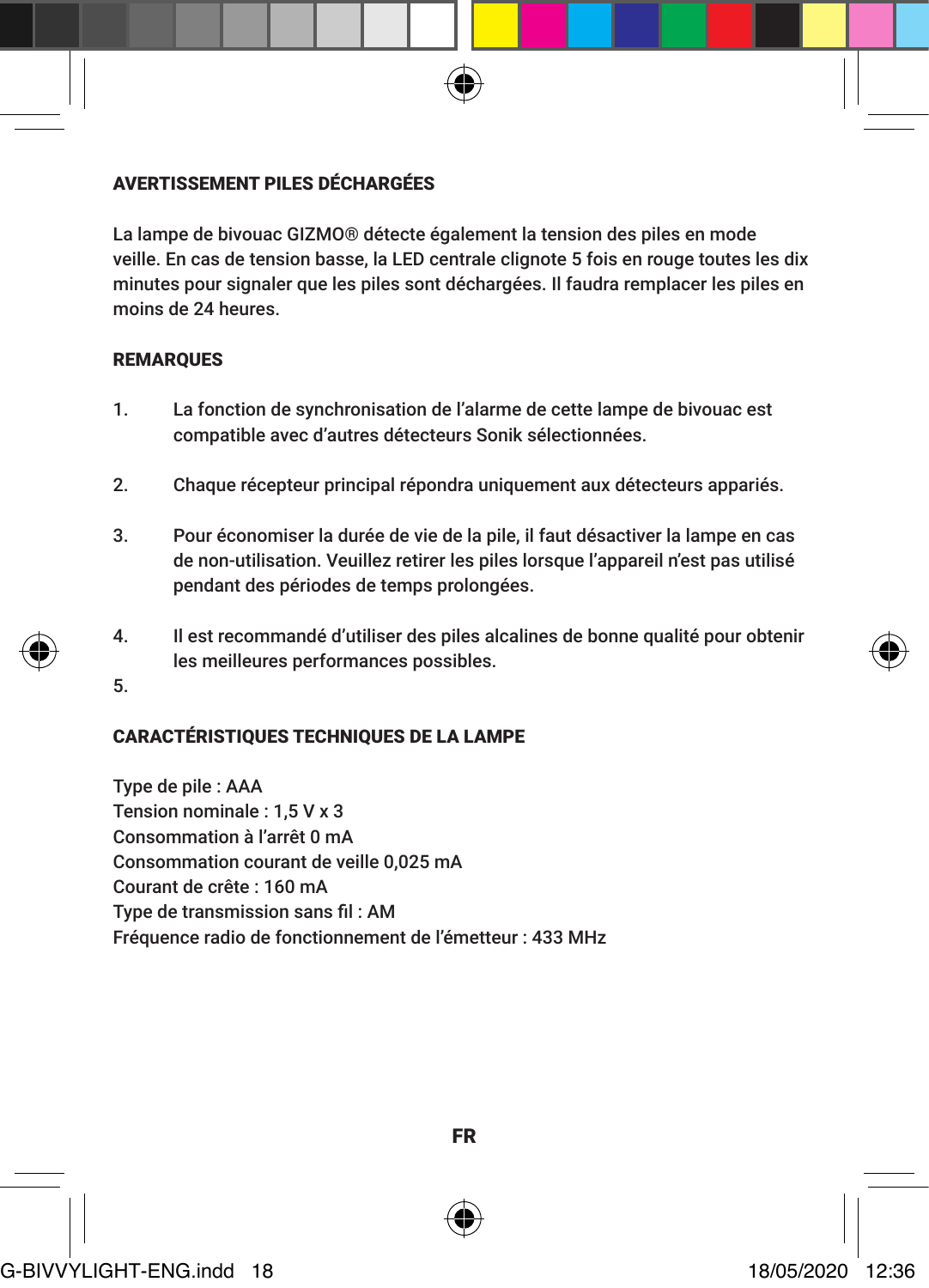

placa magnética de campamento

# LUZ DE CAMPAMENTO GIZMO® MANUAL DEL USUARIO

# BIENVENIDO

Enhorabuena y gracias por haber adquirido su nueva luz de campamento Sonik® GIZMO®. Estamos seguros de que le proporcionará muchos años de servicio leal para su pesca con caña. Tómese unos minutos para leer este manual. Los consejos que contiene le permitirán obtener el mejor rendimiento de su luz de campamento.

ES



G-BIVVYLIGHT-ENG.indd 19 18/05/2020 12:36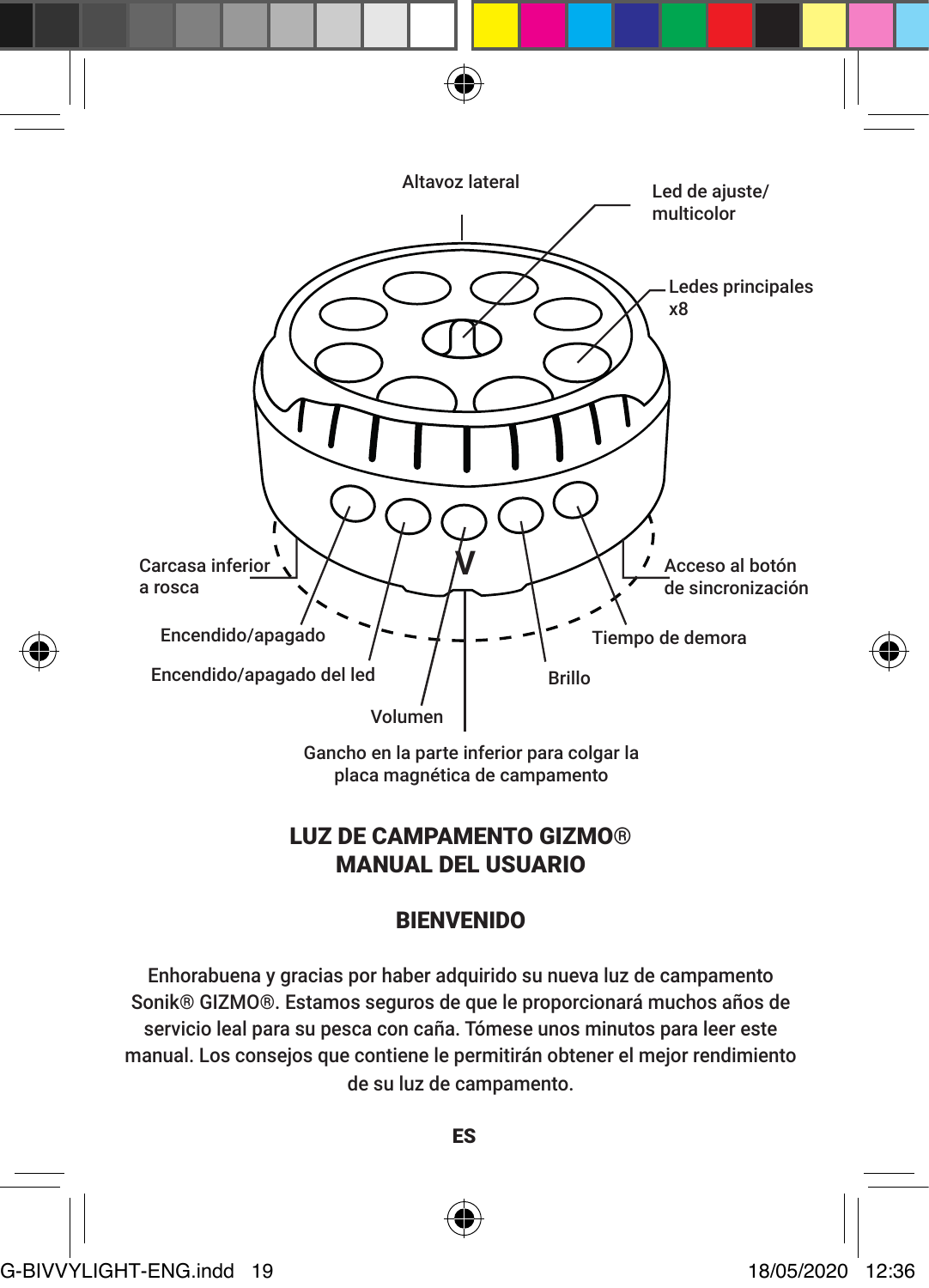#### CÓMO COMENZAR

Cómo colocar y sustituir las pilas

Quite el gancho y la carcasa inferior magnética girándola en sentido antihorario. Desencaje el sujetador de la tapa del compartimento de las pilas. Inserte con cuidado 3 pilas AA de 1,5 V y observe la polaridad que se muestra en el compartimento de las pilas. Vuelva a colocar la tapa del compartimento de las pilas y la carcasa inferior, y asegúrese de que se cierre en el lugar de manera efectiva.

#### ENCENDIDO/APAGADO

Para encender la luz, mantenga pulsado el botón de encendido/apagado durante 3 segundos. El indicador de led hará destellos en rojo, verde y azul, y los ledes blancos parpadearán tres veces. Ahora la luz está en modo de suspensión. Para apagar la luz, en modo de suspensión, mantenga pulsado el botón de encendido/apagado durante 3 segundos. Los ledes blancos parpadearán una vez.

# ILUMINACIÓN LED

La luz de campamento se puede utilizar también como una luz estándar. Para encender/apagar, pulse el botón de encendido/apagado del led

#### CONTROL DE VOLUMEN

Para regular el volumen, pulse el botón V para recorrer los 7 niveles de volumen disponibles. El ajuste de volumen más bajo es en silencio.

#### CONTROL DEL BRILLO

En el modo de suspensión, pulse el botón de brillo para recorrer los ajustes de brillo. Hay 4 niveles de brillo y el led del centro parpadeará para indicar el nivel elegido.

#### CONTROL DEL TIEMPO DE DEMORA

Después de la activación mediante una alarma, se puede establecer el tiempo de iluminación de la luz. En el modo de suspensión, pulse el botón de tiempo de demora para recorrer los ajustes de tiempo de demora. El led indicador azul del centro se iluminará para mostrar el nivel seleccionado. Hay seis niveles: 5, 10, 15, 20, 30 y 40 segundos, respectivamente.

ES



# G-BIVVYLIGHT-ENG.indd 20 18/05/2020 12:36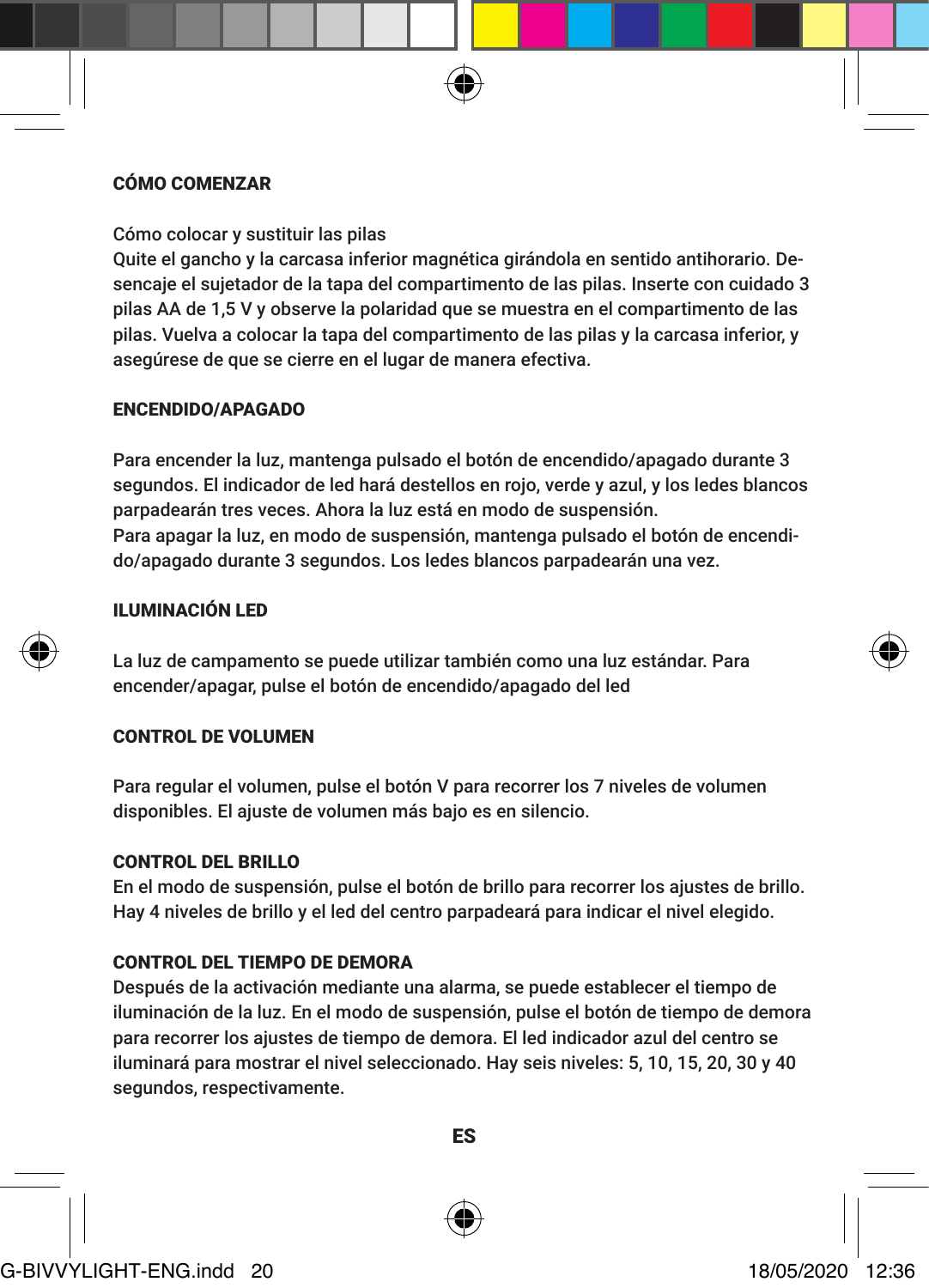#### CÓMO SINCRONIZAR LA LUZ DE CAMPAMENTO CON LAS ALARMAS

El botón de sincronización está ubicado inmediatamente por encima de la solapa para liberar la tapa de las pilas. Se requerirá de un instrumento puntiagudo, como un sujetapapeles, para acceder al botón de sincronización a través del pequeño orificio circular.

- 1. En el modo de suspensión, pulse el botón S para recorrer los seis colores de los canales: rojo, verde, azul, amarillo, morado y blanco. (Led brillante = canal libre, Led bajo = canal en uso). A fin de emparejar una alarma, el canal debe estar libre (vea el paso 2 a continuación; de lo contrario, diríjase al paso 3).
- 2. Para borrar un canal emparejado, utilice el botón S para seleccionar el canal. A continuación, mantenga pulsado el botón S hasta que el led cambie de bajo a brillante. Para borrar rápidamente todos los canales, mantenga pulsado el botón S durante más tiempo hasta que el led del centro haga destellos de varios colores.
- 3. Cuando el canal elegido esté seleccionado y libre, active la alarma requerida haciendo rotar el rodillo. La luz se iluminará para indicar que el emparejamiento ha sido completado.
- 4. Repita los pasos 2 y 3 para sincronizar otras alarmas en la luz si es necesario.
- 5. La luz volverá al modo de suspensión normal una vez transcurrido el tiempo de demora.

#### FUNCIONES EN USO

Cuando está activada mediante una alarma, la luz de campamento GIZMO® replicará la activación de la alarma. El volumen, el brillo y el tiempo de demora serán exactamente como los seleccionó el usuario. Después de la activación, la luz regresará al modo de suspensión. La luz recordará su ajuste de canal, color, volumen, brillo y demora, incluso si las pilas están desconectadas o se las ha quitado.

# G-BIVVYLIGHT-ENG.indd 21 18/05/2020 12:36

ES

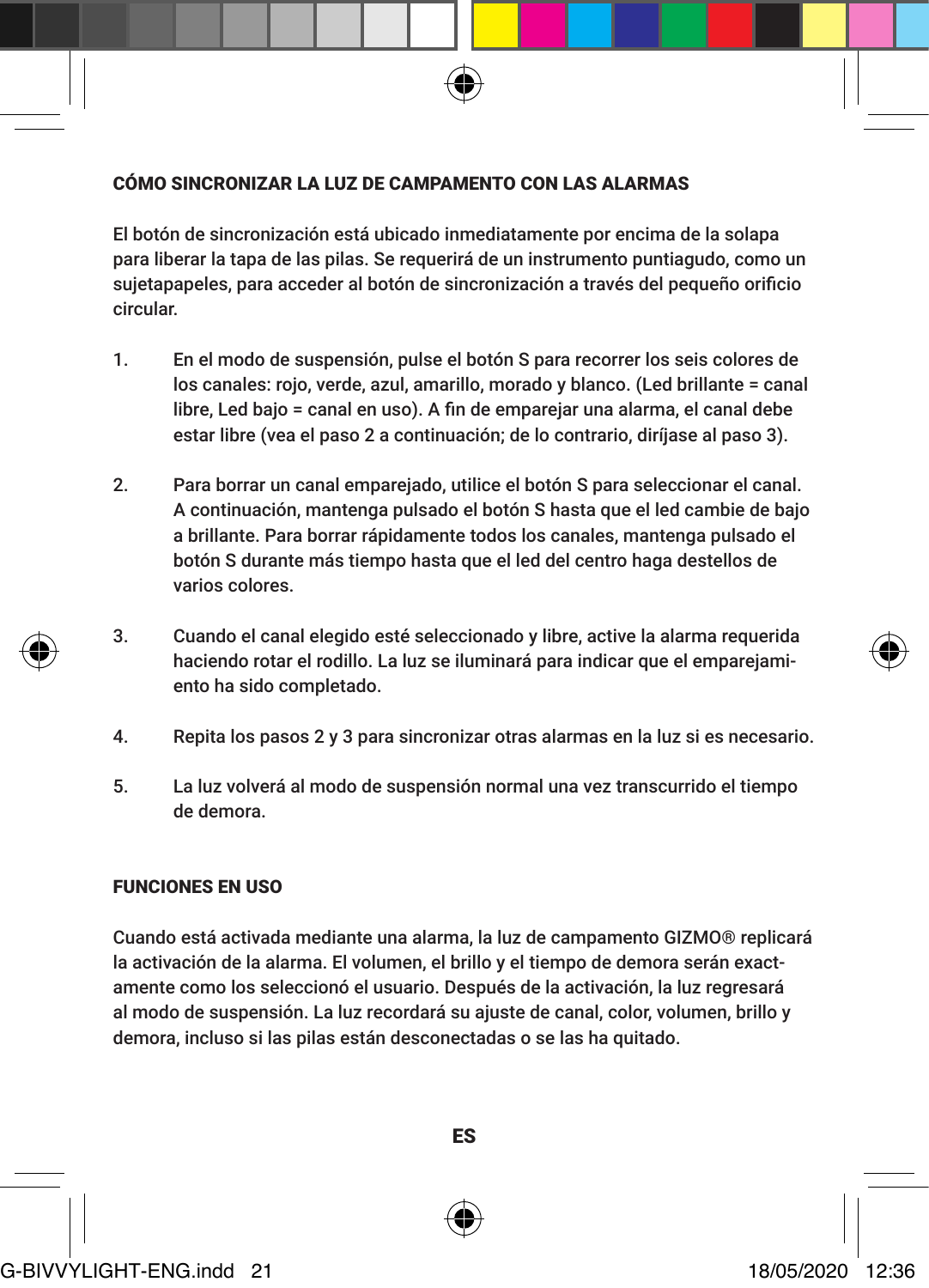# ADVERTENCIA DE BATERÍA BAJA

La luz de campamento GIZMO® detectará automáticamente el voltaje de batería en el modo de suspensión. Cuando se detecte un voltaje bajo, el led del centro parpadeará 5 veces en color rojo y una vez cada diez minutos para indicar batería baja. Se deben sustituir las pilas dentro de las 24 horas.

# **NOTAS**

- 1. La función del sincronizador de alarma de esta luz de campamento es compatible únicamente con otras alarmas de pique seleccionadas de Sonik.
- 2. Cada receptor principal responderá únicamente a los transmisores empareiados.
- 3. Para ahorrar batería, se debe apagar la luz cuando no se la está utilizando. Quite las pilas si no utiliza la unidad durante periodos prolongados.
- 4. Se recomienda usar pilas alcalinas de buena calidad para un mejor rendimiento.

# ESPECIFICACIONES TÉCNICAS DE LA LUZ

Tipo de pila: AAA Voltaje nominal: 1,5 V x 3 Consumo de corriente de apagado: 0 mA Consumo de corriente en suspensión: 0,025 mA Corriente de trabajo máxima: 160 mA Tipo de transmisión inalámbrica: AM Frecuencia de funcionamiento del radiotransmisor: 433 MHz



#### ES



G-BIVVYLIGHT-ENG.indd 22 18/05/2020 12:36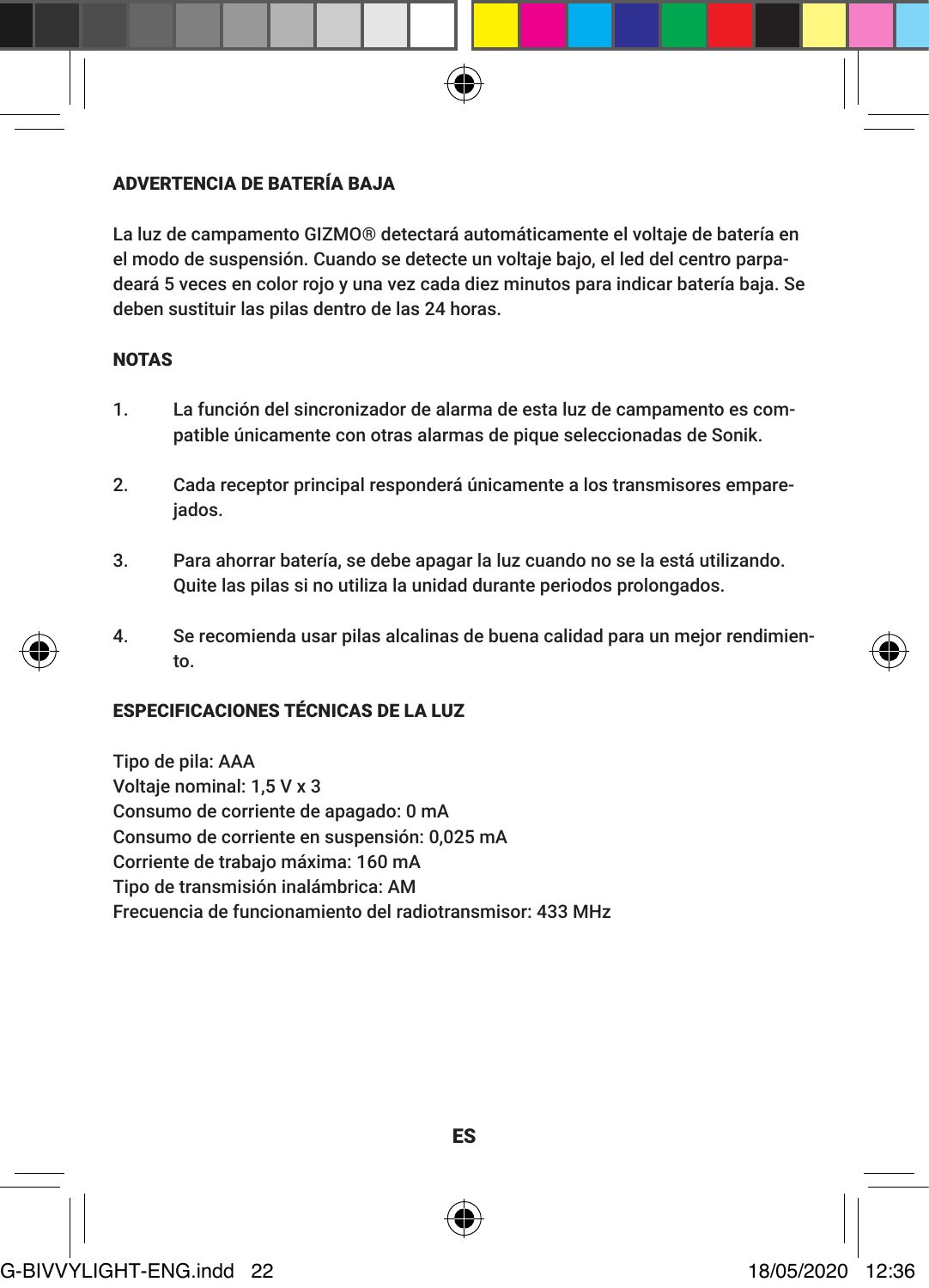

# LUCE DA TENDA GIZMO® MANUALE D'USO

# BENVENUTO

Congratulazioni e grazie per aver acquistato la nuova lampada da tenda Sonik® GIZMO®. Siamo certi che ti fornirà anni di fedele servizio durante le tue sessioni di pesca. Per favore prenditi qualche minuto per leggere questa breve guida. I consigli qui contenuti ti permetteranno di ottenere il massimo

delle prestazioni dalla tua lampada da tenda GIZMO®.



IT

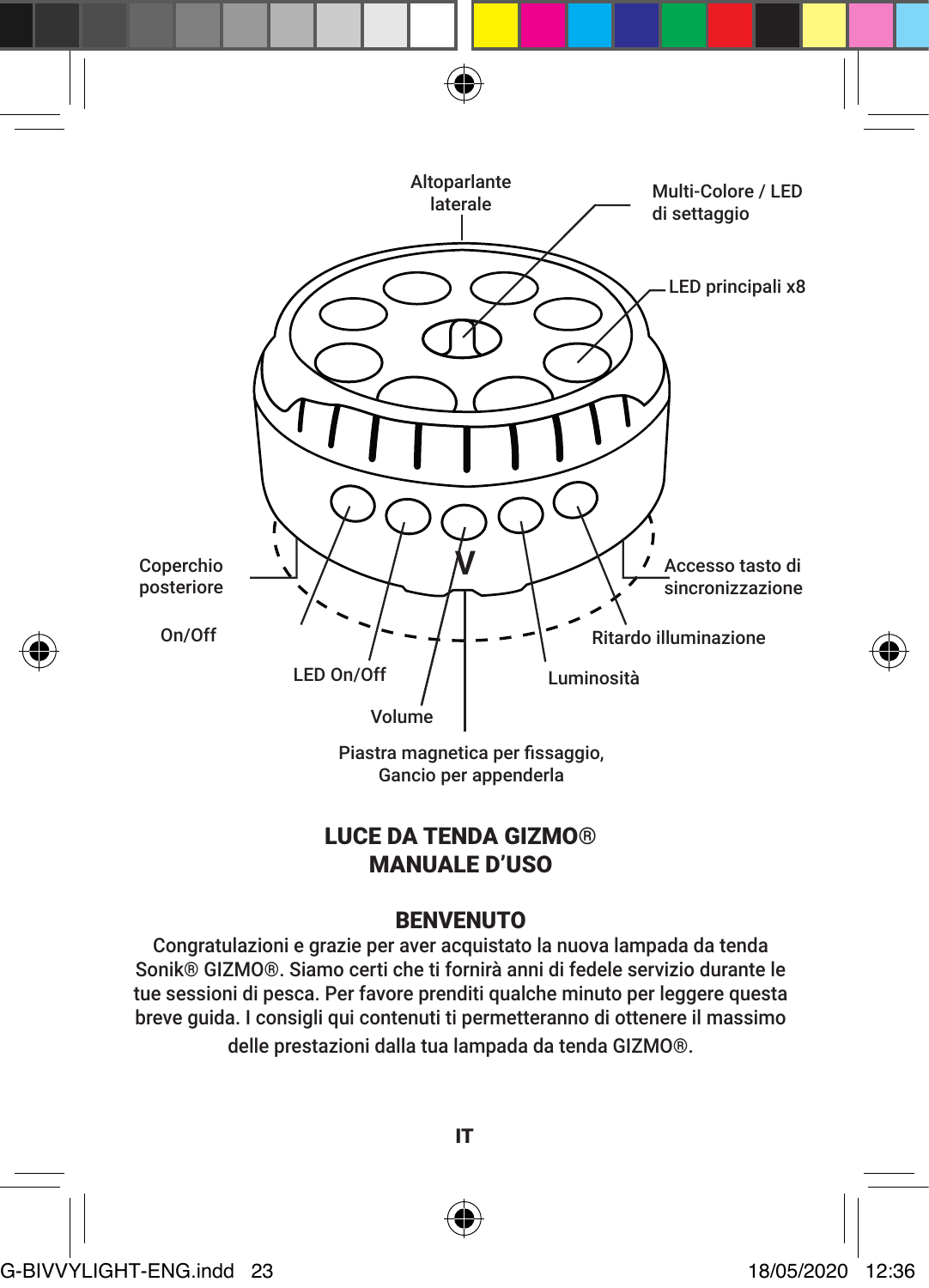#### INIZIAMO

Inserimento batterie/Sostituzione

Rimuovere la base su cui sono presenti I magneti e il gancio facendola ruotare in senso anti orario. Rimuovere il coperchio del vano batterie. Inserire delicatamente 3 batterie AAA 1.5V osservando la polarità riportata nel vano batterie. Richiudere il coperchio del vano batterie e la base posteriore assicurandosi che sia nella corretta posizione.

#### ACCENSIONE/SPEGNIMENTO

Per accendere la lampada, premere e tenere premuto il tasto on/off per 3 secondi; il LED centrale lampeggerà rosso-verde-blu e i LED bianchi lampeggeranno tre volte. La lampada è ora in modalità standby.

Per spegnere la lampada, durante la modalità standby, premere e tenere premuto il tasto on/off per 3 secondi, I led bianchi lampeggeranno una volta.

#### ILLUMINAZIONE LED

La lampada da tenda può essere usata come una qualsiasi luce. Per accendere e spegnere la luce premere il tasto on/off.

#### CONTROLLO VOLUME

Per regolare il volume, premere il tasto-V per scorrere attraverso i 7 livelli di volume disponibili. Il volume più basso attiva la modalità silenziosa.

# CONTROLLO LUMINOSITA'

Durante la modalità standby, premere il tasto "brightness" per scorrere attraverso le luminosità disponibili. Sono disponibili 4 livelli di luminosità, il LED centrale lampeggerà il numero di volte corrispondente al livello scelto.



IT



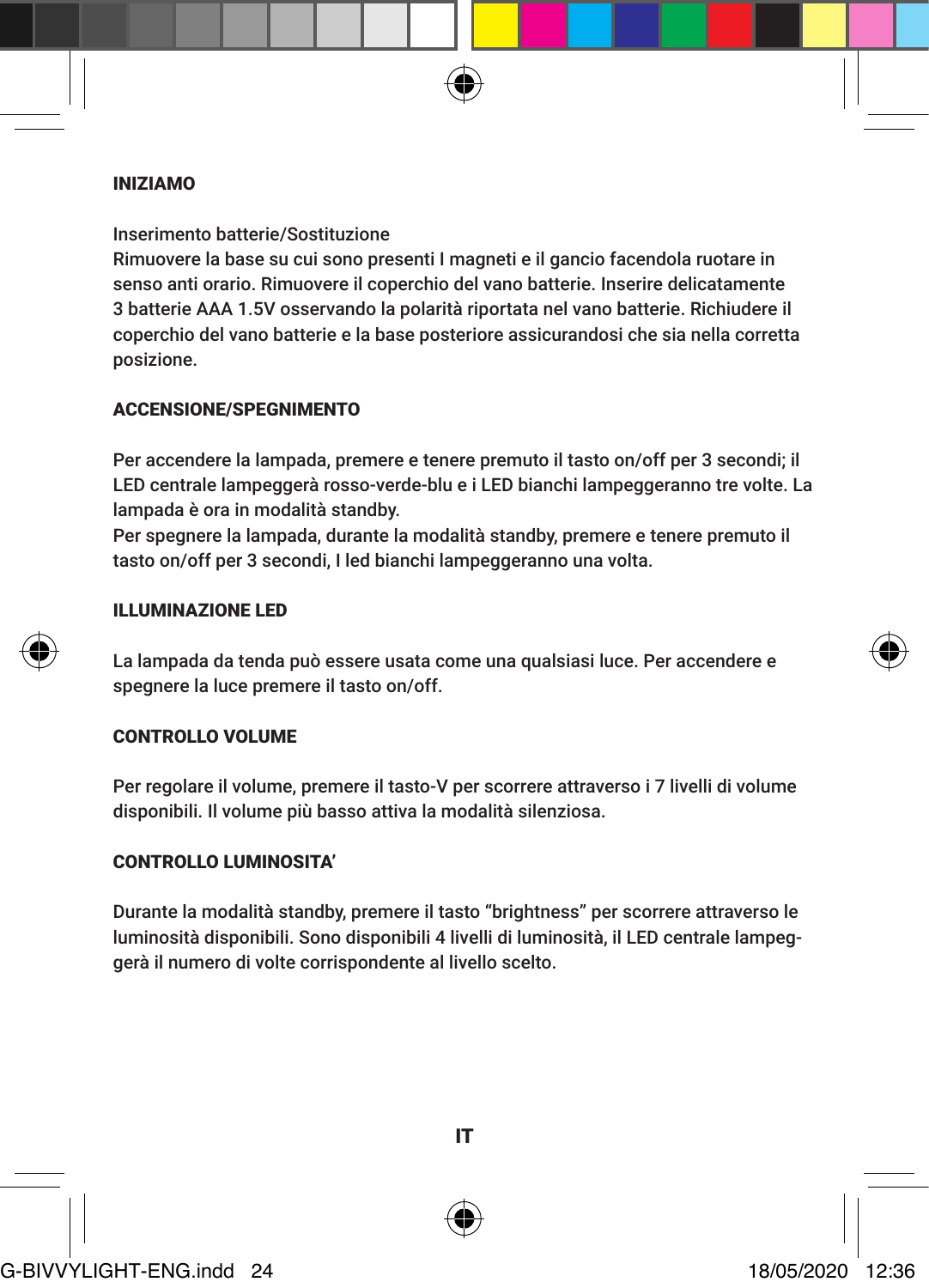#### CONTROLLO DURATA ILLUMINAZIONE

La durata della luce dopo essere stata attivata da un segnalatore può essere regolata, durante la modalità standby, premere il tasto "delay time" per scorrere attraverso le durate di illuminazione disponibili. Il LED centrale blu lampeggerà per mostrarvi il livello selezionato. Ci cono 6 livelli disponibili; rispettivamente 5-10-15-20-30-40 secondi.

#### SINCRONIZZAZIONE DELLA LAMPADA DA TENDA CON I SEGNALATORI

Il tasto di sincronizzazione è collocate immediatamente sopra la linguetta del coperchio vano batterie. Uno strumento appuntito come ad esempio una graffetta ferma fogli è necessario per azionare il tasto attraverso il piccolo foro circolare.

- 1. Durante la modalità standby premere il tasto sincronizzazione per scorrere attraverso I 6 colori canale, rosso / verde / blu / giallo / viola / bianco. (LED ad alta luminosità = canale libero, LED a bassa luminosità= canale occupato) Per sincronizzare un avvisatore il canale deve essere libero (segui il passo 2 qui sotto altrimenti vai direttamente al 3).
- 2. Per liberare un canale accoppiato, premere il tasto sincronizzazione per scegliere il canale. Dopo di che premi e tieni premuto il tasto sincronizzazione fino a che il LED cambia da bassa ad alta luminosità. Per liberare velocemente tutti i canali, Premi e tieni premuto il tasto sincronizzazione per un periodo prolungato fino a che il LED centrale lampeggia tutti I colori.
- 3. Quando il canale scelto è selezionato e libero, attivate il sensore del colore corrispondente facendo ruotare la rotella guidafilo. La luce si illuminerà per indicare che l'accoppiamento è riuscito.
- 4. Ripetere I passi 2 e 3 per sincronizzare gli altri avvisatori alla luce da tenda se necessario.
- 5. La lampada la tenda tornerà alla normale modalità standby una volta trascorso il tempo di ritardo impostato.



IT

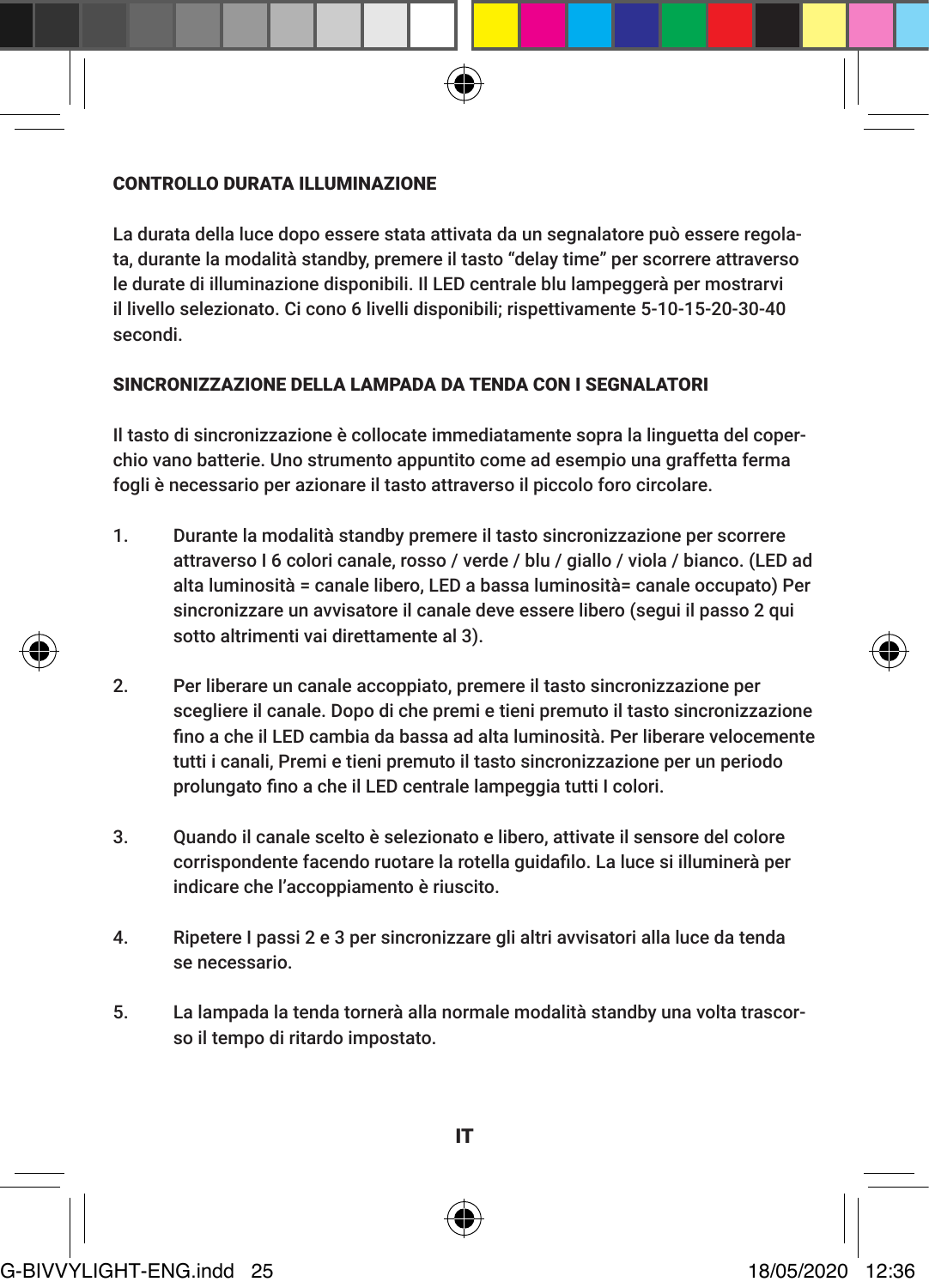#### FUNZIONI IN USO

Quando attivata da un segnalatore la lampada da tenda GIZMO® replicherà l'attivazione del sensore corrispondente. Il volume, la luminosità e la durata della luce saranno quelle scelte dall'utente. Dopo l'attivazione, la lampada tornerà alla modalità standby. La lampada ricorderà le impostazioni dei canali, colore, volume, luminosità e durata della luce anche se le batterie vengono scollegate o rimosse.

#### AVVISO BATTERIE SCARICHE

La lampada da tenda GIZMO® rileverà automaticamente la tensione delle batterie durante la modalità standby. Quando un basso livello delle batterie viene rilevato il LED centrale lampeggerà 5 volte di colore rosso e una volta ogni dieci minuti per segnalare le batterie scariche. Le batterie andranno sostituite entro 24 ore.

# **NOTE**

- 1. La funzione di accoppiamento segnalatori di questa lampada è compatibile solo con altri segnalatori Sonik.
- 2. Ciascun dispositivo ricevente sarà in grado di ricevere segnali solo da avvisatori precedentemente accoppiati.
- 3. Per preservare la vita delle batterie, la lampada deve essere spenta prima di essere riposta. Per favore rimuovere le batterie dalla lampada da tenda quando questa non verrà usata per lunghi periodi.
- 4. L'utilizzo di batterie alkaline di buona qualità è raccomandato per avere le migliori prestazioni.

#### SPECFICHE TECNICHE LAMPADA.

Tipo di batterie: AAA Tensione delle batterie: 1.5V x 3 Consumo di corrente quando spento:0mA Consumo di corrente in standby: 0.025mA Corrente di funzionamento (picco massimo): 160mA Tipo di trasmissione wireless: AM Frequenza operativa della trasmissione Wireless: 433MHz



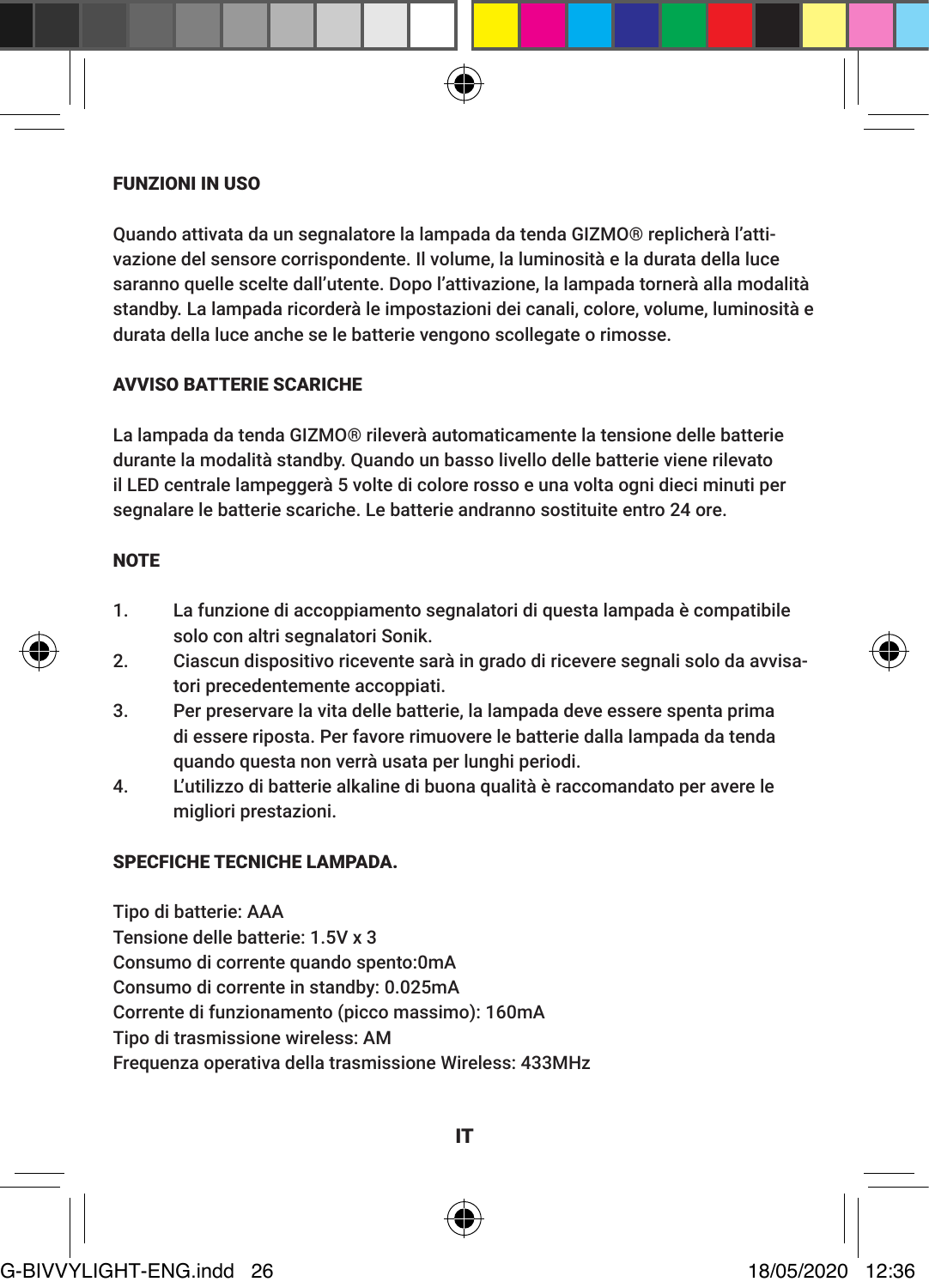

z haczykiem do wieszania

# LAMPKA BIWAKOWA GIZMO® INSTRUKCJA OBSŁUGI

# WITAMY

Dziękujemy za zakup nowej lampki biwakowej Sonik® GIZMO®. Jesteśmy przekonani, że będzie dobrze służyła przez wiele lat wędkowania. Prosimy o zapoznanie się z tą instrukcją obsługi. Zawarte w niej informacje umożliwiają, jak najpełniejsze wykorzystanie możliwości lampki biwakowej.

PL



G-BIVVYLIGHT-ENG.indd 27 18/05/2020 12:36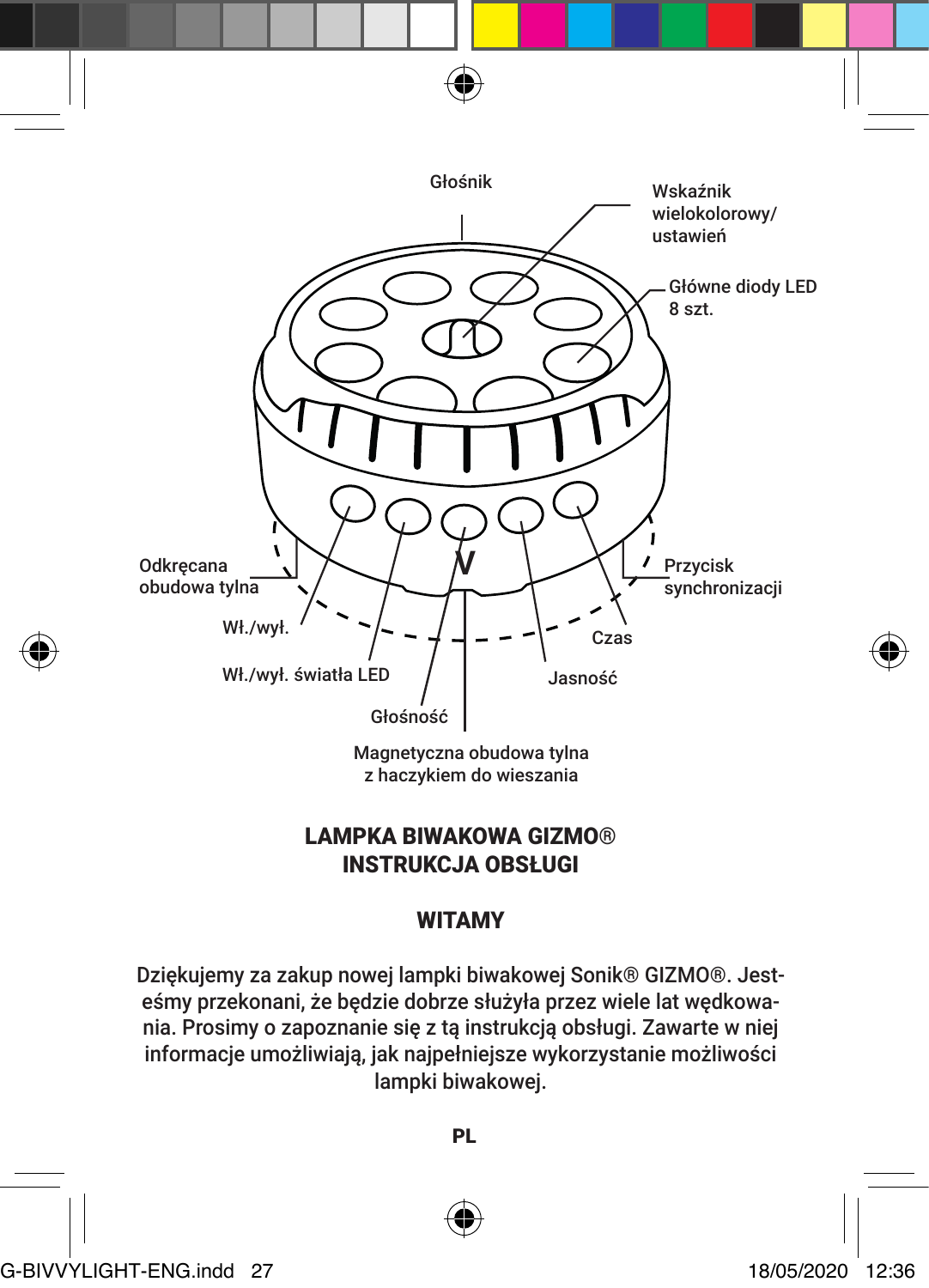#### **WPROWADZENIE**

Wkładanie/wymiana baterii

Zdejmij magnetyczną obudowę tylną z haczykiem, obracając ją w lewo. Odczep zaczep pokrywy komory na baterie. Ostrożnie włóż trzy baterie AA 1,5 V z zachowaniem prawidłowej biegunowości zgodnie z oznaczeniami w komorze. Załóż pokrywę komory na baterie i obudowę tylną, upewniając się, że zatrzaśnie się na miejscu.

#### WŁACZANIE/WYŁACZANIE

Aby włączyć lampkę, naciśnij przycisk wł./wył. i przytrzymaj go przez trzy sekundy. Wskaźnik zamiga kolejno kolorami czerwonym, zielonym i niebieskim, a potem białe diody LED zamigają trzy razy. Lampka jest w trybie oczekiwania. Aby wyłączyć lampkę, w trybie oczekiwania naciśnij przycisk wł./wył. i przytrzymaj go przez trzy sekundy. Białe diody LED zamigają jeden raz.

# OŚWIETLENIE LED

Lampki biwakowej można używać jako standardowego oświetlenia. Aby je włączyć lub wyłączyć, naciśnij przycisk wł./wył. lampki.

### USTAWIANIE GŁOŚNOŚCI

Aby dostosować poziom głośności, naciskaj przycisk V w celu wybrania jednego z siedmiu poziomów. Najniższe ustawienie głośności odpowiada zerowemu poziomowi głośności dźwięku.

# USTAWIANIE JASNOŚCI

W trybie oczekiwania naciskaj przycisk jasności, aby wybrać jedno z ustawień jasności. Dostępne są cztery poziomy. Środkowy wskaźnik będzie migać, wskazując wybrany poziom.







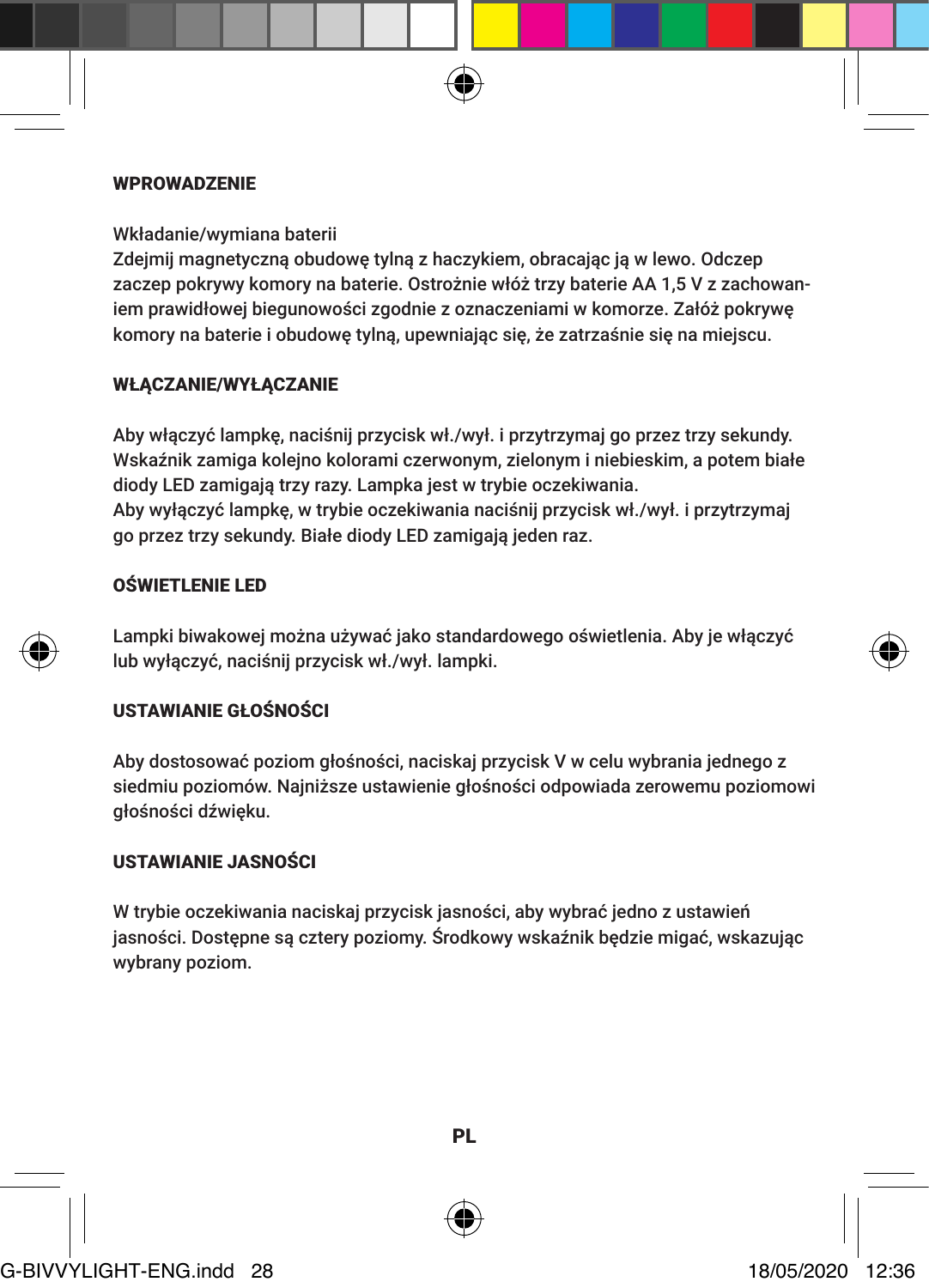# USTAWIANIE OPÓŹNIENIA

Możliwe jest ustawienie opóźnienia włączenia oświetlenia przez głowicę sygnalizatora. W trybie oczekiwania naciskaj przycisk czasu opóźnienia, aby wybrać opóźnienie. Środkowy wskaźnik będzie świecić światłem niebieskim, wskazując wybrany poziom. Dostępnych jest sześć poziomów: 5, 10, 15, 20, 30, 40 s.

#### SYNCHRONIZOWANIE LAMPKI BIWAKOWEJ Z SYGNALIZATORAMI

Przycisk synchronizacji jest umieszczony bezpośrednio nad zatrzaskiem pokrywy komory na baterie. Aby uzyskać dostęp do przycisku w małym otworze, trzeba użyć ostrego przedmiotu, takiego jak końcówka spinacza.

- 1. W trybie oczekiwania naciskaj przycisk S, aby przełączyć na jeden z sześciu kolorowych kanałów (czerwony, zielony, niebieski, żółty, fioletowy, biały). (Wysoka jasność wskaźnika = kanał wolny, niska jasność wskaźnika = kanał używany). Aby sparować sygnalizator, kanał musi być wolny (patrz krok 2 poniżej; w przeciwnym razie przejdź do kroku 3).
- 2. Aby usunąć zsynchronizowany kanał, użyj przycisku S do wyboru kanału. Następnie naciśnij przycisk S i przytrzymaj go, aż wskaźnik kanału zaświeci z wyższą jasnością. Aby szybko usunąć wszystkie kanały, naciśnij przycisk S i przytrzymaj go przez chwilę, aż środkowy wskaźnik zamiga wieloma kolorami.
- 3. Jeżeli wybrany kanał jest wolny, aktywuj żądaną głowicę stabilizatora, obracając pokrętło. Lampka zaświeci, wskazując zakończenie parowania.
- 4. Powtórz kroki 2 i 3, aby zsynchronizować inne głowice sygnalizatora z lampką w razie potrzeby.
- 5. Lampka zostanie przełączona w tryb oczekiwania po upływie ustawionego opóźnienia.



PL

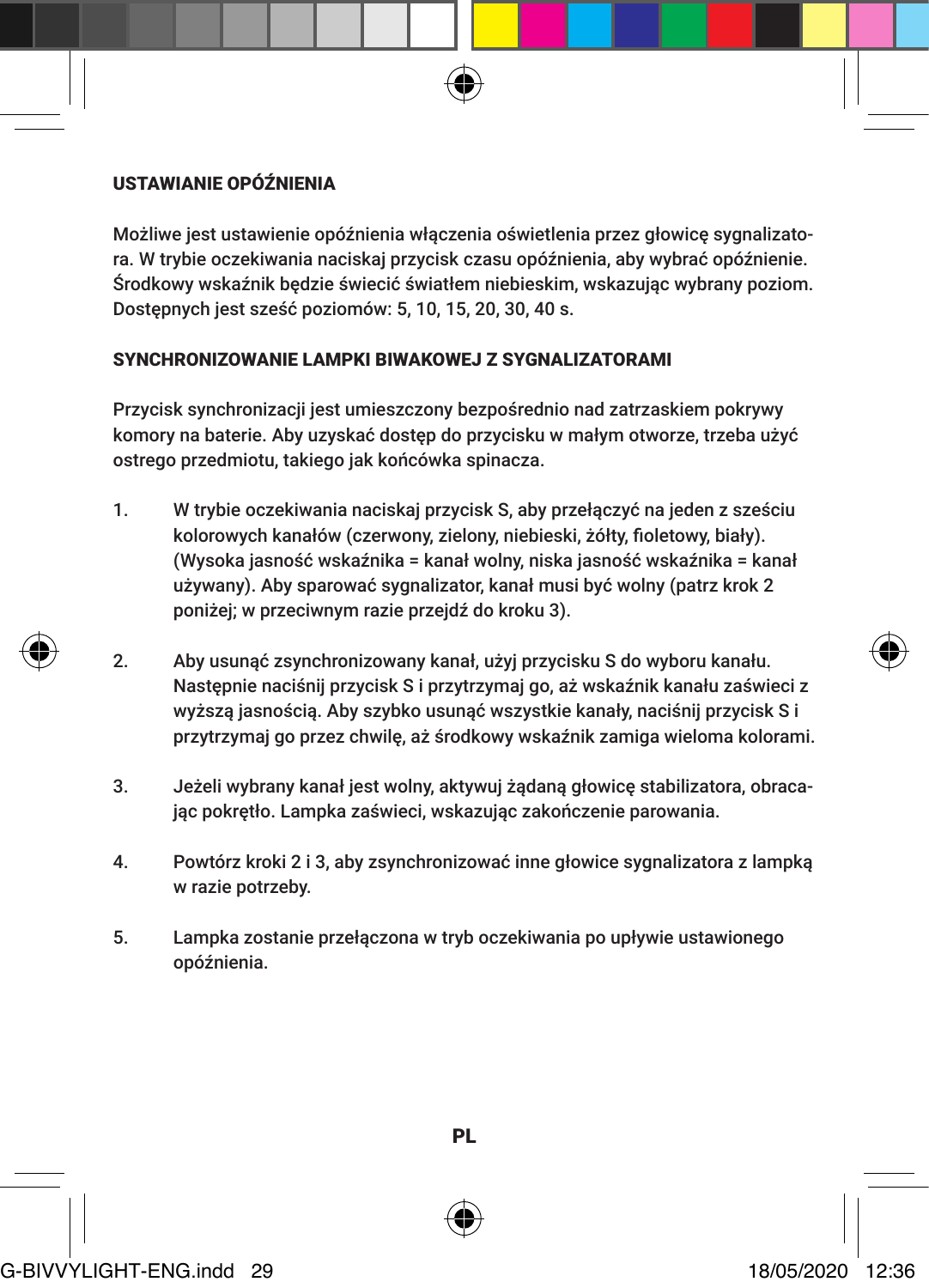# FUNKCJE UŻYTECZNE

Po włączeniu lampka biwakowa GIZMO® będzie powielać wskazania z sygnalizatora. Głośność, jasność i czas opóźnienia są zgodne z ustawieniami użytkownika. Po zasygnalizowaniu lampka zostanie przełączona w tryb oczekiwania. Lampka zapamięta ustawienia kanału, koloru, głośności, jasności i opóźnienia, nawet jeżeli bateria zostanie odłączona lub wyjęta.

#### OSTRZEŻENIE O NISKIM POZIOMIE NAPIECIA BATERII

Lampka biwakowa GIZMO® umożliwia automatyczne wykrywanie napięcia baterii w trybie oczekiwania. Jeżeli zostanie wykryty niski poziom napięcia, środkowy wskaźnik będzie migać kolorem czerwonym pięć razy co 10 minut, aby sygnalizować niski poziom napięcia baterii. Baterie należy wymienić w ciągu 24 godzin.

# UWAGI

- 1. Funkcja synchronizacji z sygnalizatorem tej lampki biwakowej jest zgodna tylko z wybranymi sygnalizatorami Sonik.
- 2. Każdy główny odbiornik będzie odpowiadać tylko do sparowanych nadainików.
- 3. Aby oszczędzać energię baterii, lampkę należy wyłączyć, gdy nie jest używana. Jeżeli urządzenie nie będzie używane przez długi czas, wyjmij z niego baterie.
- 4. Aby uzyskać jak najdłuższy czas pracy na bateriach, zaleca się używanie dobrej jakości baterii alkalicznych.

# DANE TECHNICZNE LAMPKI

Typ baterii: AAA Napięcie znamionowe: 1,5 V x 3 Zużycie energii po wyłączeniu: 0 mA Zużycie energii w trybie oczekiwania: 0,025 mA Prąd szczytowy: 160 mA Typ transmisji bezprzewodowej: AM Częstotliwość robocza nadajnika radiowego: 433 MHz



PL